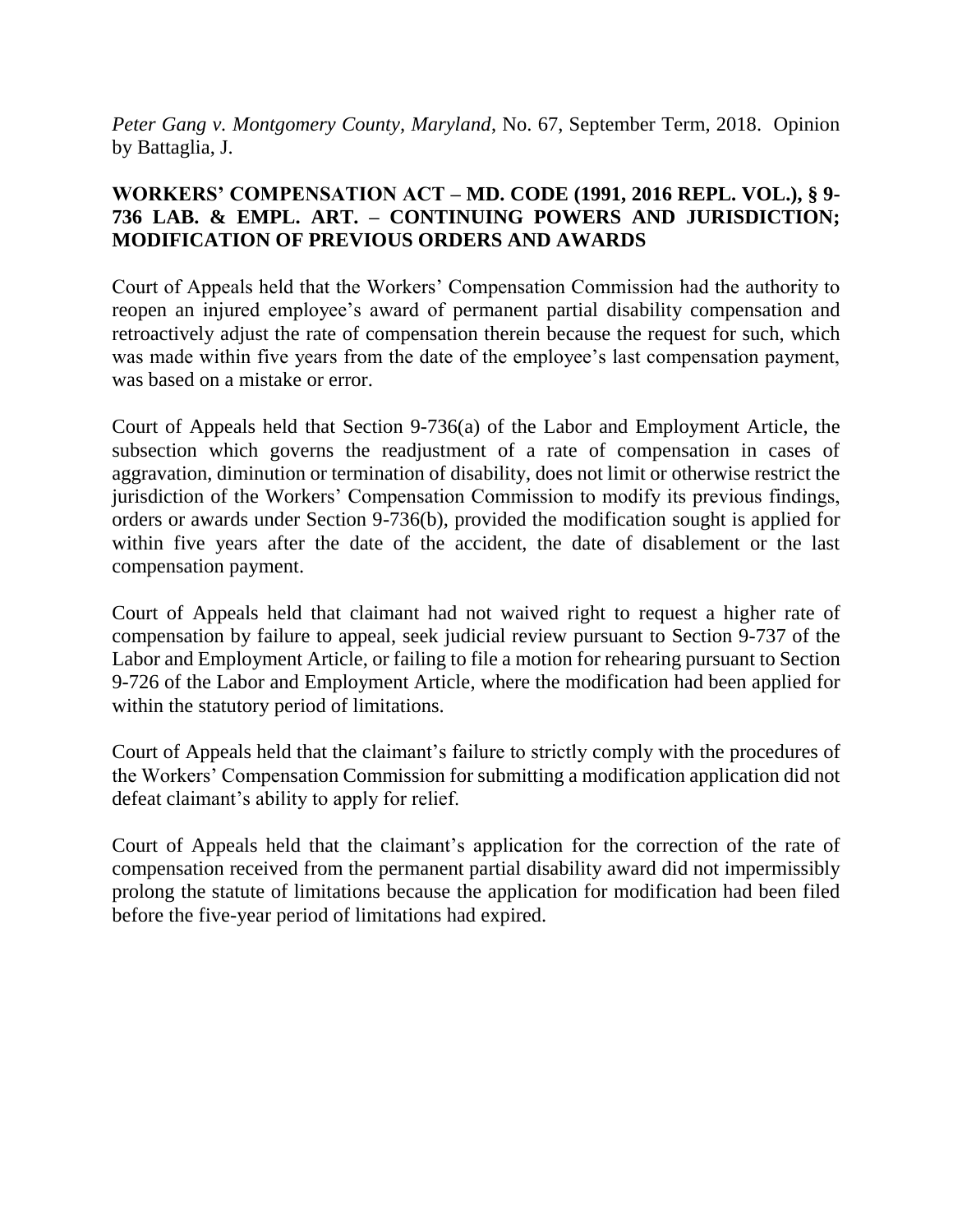Circuit Court for Montgomery County Case No.: 423509V Argued: April 5, 2019

# IN THE COURT OF APPEALS OF MARYLAND

No. 67

September Term, 2018 \_\_\_\_\_\_\_\_\_\_\_\_\_\_\_\_\_\_\_\_\_\_\_\_\_\_\_\_\_\_\_\_\_\_\_\_\_\_

### PETER GANG

v.

## MONTGOMERY COUNTY, MARYLAND \_\_\_\_\_\_\_\_\_\_\_\_\_\_\_\_\_\_\_\_\_\_\_\_\_\_\_\_\_\_\_\_\_\_\_\_\_\_

Barbera, C.J., Greene, McDonald, Watts, Hotten, Getty, Battaglia, Lynne, A. (Senior Judge, Specially Assigned),

JJ. \_\_\_\_\_\_\_\_\_\_\_\_\_\_\_\_\_\_\_\_\_\_\_\_\_\_\_\_\_\_\_\_\_\_\_\_\_\_

Opinion by Battaglia, J. \_\_\_\_\_\_\_\_\_\_\_\_\_\_\_\_\_\_\_\_\_\_\_\_\_\_\_\_\_\_\_\_\_\_\_\_\_\_

Filed: June 24, 2019

Pursuant to Maryland Uniform Electronic Legal Materials Act (§§ 10-1601 et seq. of the State Government Article) this document is authentic.



2019-06-24 13:47-04:00

Suzanne C. Johnson, Clerk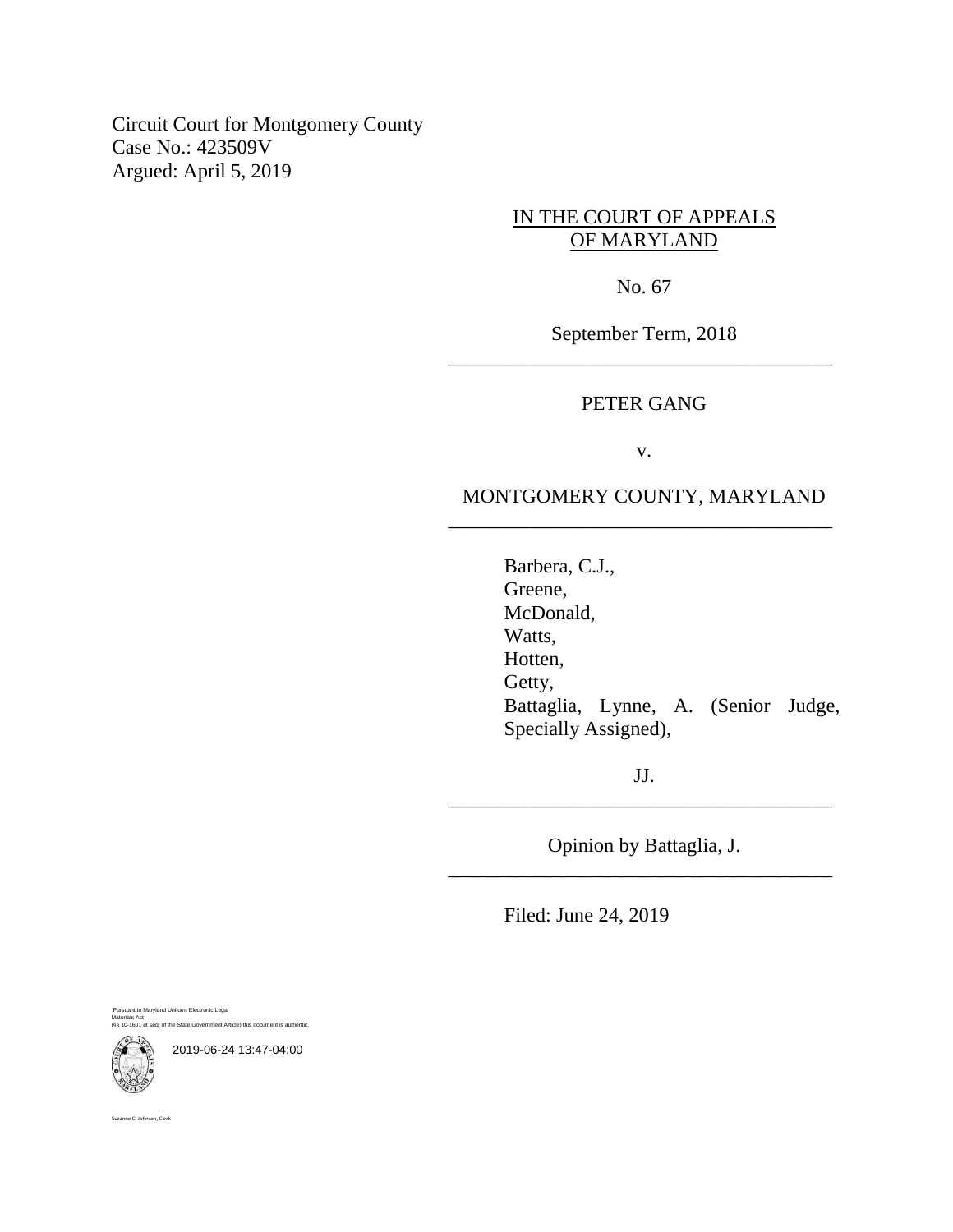In this worker's compensation case, Officer Peter Gang, the Petitioner herein, was injured while working as a correctional officer for Montgomery County, the Respondent herein. We have been called upon to interpret Section 9-736 of the Labor and Employment Article, Maryland Code (1991, 2016 Repl. Vol),<sup>1</sup> and consider whether the Workers' Compensation Commission is statutorily authorized to modify an order that provided Officer Gang a compensation award for a permanent partial disability resulting from his workplace injury, by retroactively adjusting the rate of compensation as a result of his application within the five-year statutorily defined period of time. The Commission adjusted the rate of compensation because, as a public safety employee, Officer Gang had been entitled to a higher rate of compensation than that which he initially received, a fact that is not in dispute.

On judicial review, the Circuit Court for Montgomery County affirmed the decision of the Commission, but the Court of Special Appeals reversed, holding that the Commission was not statutorily authorized to retroactively modify Officer Gang's rate of compensation. *Montgomery Cty. v. Gang*, 239 Md. App. 321, 196 A.3d 533 (2018). For the reasons that follow, we shall hold that the Commission may modify the compensation award within five years from the date of the last compensation payment under Section 9- 736(b) of the Workers' Compensation Act.

<sup>&</sup>lt;sup>1</sup> Unless otherwise indicated, all statutory references hereinafter are to the Workers' Compensation Act ("Act"), Sections 9-101 through 9-1201 of the Labor and Employment Article, Maryland Code (1991, 2016 Repl. Vol.). The Act is currently codified as Sections 9-101 through 9-1201 of the Labor and Employment Article, Maryland Code (1991, 2016 Repl. Vol, 2018 Supp.); we refer to the version relevant to the instant case.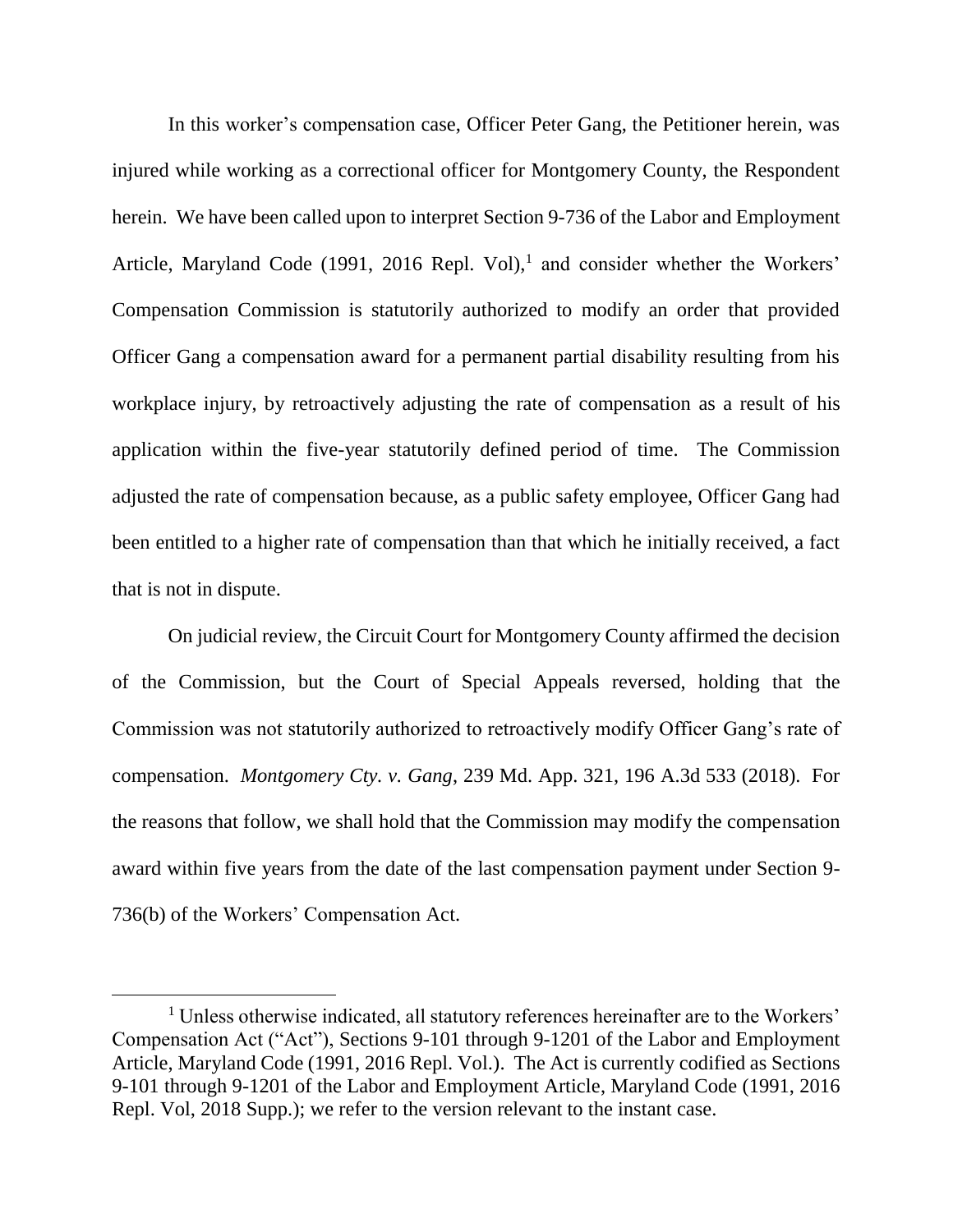On September 17, 2011, Officer Peter Gang was injured while working as a Montgomery County correctional officer and, subsequently, filed a claim with the Workers' Compensation Commission ("Commission"), seeking compensation. The Commission held a hearing to determine the nature and extent of Officer Gang's injury under the Workers' Compensation Act ("the Act"), 2 and, thereafter, in May of 2012, issued

(i) a claim application form; and

 $\overline{a}$ 

(continued . . .)

<sup>&</sup>lt;sup>2</sup> The pertinent provision which governs claims, Section 9-709 of the Labor and Employment Article, applicable to Officer Gang's claim and today, provides:

<sup>(</sup>a) *Filing claim – In general; authorization for release of relevant medical information. –* (1) Except as provided in subsection (c) of this section, if a covered employee suffers an accidental personal injury, the covered employee, within 60 days after the date of the accidental personal injury, shall file with the Commission:

<sup>(</sup>ii) if the covered employee was attended by a physician chosen by the covered employee, the report of the physician.

<sup>(2)(</sup>i) A claim application form filed under paragraph (1) of this subsection shall include an authorization by the claimant for the release, to the claimant's attorney, the claimant's employer, and the insurer of the claimant's employer, or an agent of the claimant's attorney, the claimant's employer, or the insurer of the claimant's employer, of medical information that is relevant to:

<sup>1.</sup> the member of the body that was injured, as indicated on the claim application form; and

<sup>2.</sup> the description of how the accidental personal injury occurred, as indicated on the claim application form.

<sup>(</sup>ii) An authorization under subparagraph (i) of this paragraph:

<sup>1.</sup> includes the release of information relating to the history, findings, office and patient charts, files, examination and progress notes, and physical evidence;

<sup>2.</sup> is effective for 1 year from the date the claim is filed; and

<sup>3.</sup> does not restrict the redisclosure of medical information or written material relating to the authorization to a medical manager, health care professional, or certified rehabilitation practitioner.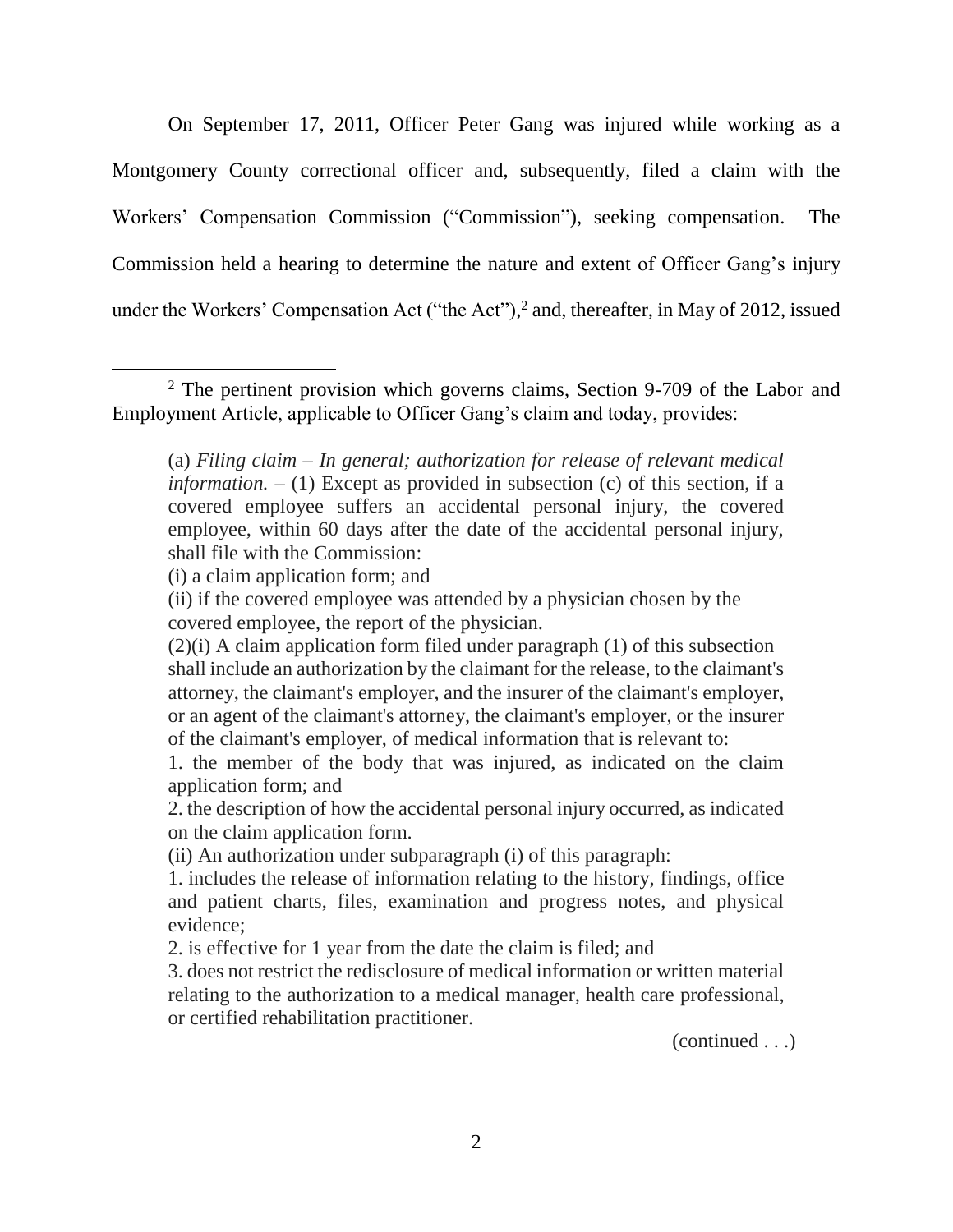an Award of Compensation, providing Officer Gang recompense "at the rate of \$157.00, payable weekly, beginning October 21, 2011, for a period of 70 weeks" based on a 14% industrial loss of the use of his body, which was attributable to the accidental injury.

Nearly four years later, Officer Gang filed a form entitled "Request for Document

Correction<sup>3</sup> with the Commission, seeking an adjustment of the 2012 award, alleging that

 $\overline{a}$ 

(1) the date of disablement; or

(i) the date of the discovery of the fraud; or

(ii) the date when the facts and circumstances that amount to estoppel ceased to operate.

(2) Failure to file a claim in accordance with paragraph (1) of this subsection bars a claim under this title.

<sup>3</sup> Code of Maryland Regulations (COMAR) 14.09.03.15B provides that the "Request for Document Correction form may be used to correct an error when: (1) There

(continued . . .)

<sup>(</sup>continued . . .)

<sup>(</sup>b) *Failure to file claim.* – (1) Unless excused by the Commission under paragraph (2) of this subsection, failure to file a claim in accordance with subsection (a) of this section bars a claim under this title.

<sup>(2)</sup> The Commission may excuse a failure to file a claim in accordance with subsection (a) of this section if the Commission finds:

<sup>(</sup>i) that the employer or its insurer has not been prejudiced by the failure to file the claim; or

<sup>(</sup>ii) another sufficient reason.

<sup>(3)</sup> Notwithstanding paragraphs (1) and (2) of this subsection, if a covered employee fails to file a claim within 2 years after the date of the accidental personal injury, the claim is completely barred.

<sup>(</sup>c) *Filing a claim – Ionizing radiation.* – If a covered employee is disabled due to an accidental personal injury from ionizing radiation, the covered employee shall file a claim with the Commission within 2 years after:

<sup>(2)</sup> the date when the covered employee first knew that the disablement was due to ionizing radiation.

<sup>(</sup>d) *Estoppel or fraud.* – (1) If it is established that a failure to file a claim in accordance with this section was caused by fraud or by facts and circumstances amounting to an estoppel, the covered employee shall file a claim with the Commission within 1 year after: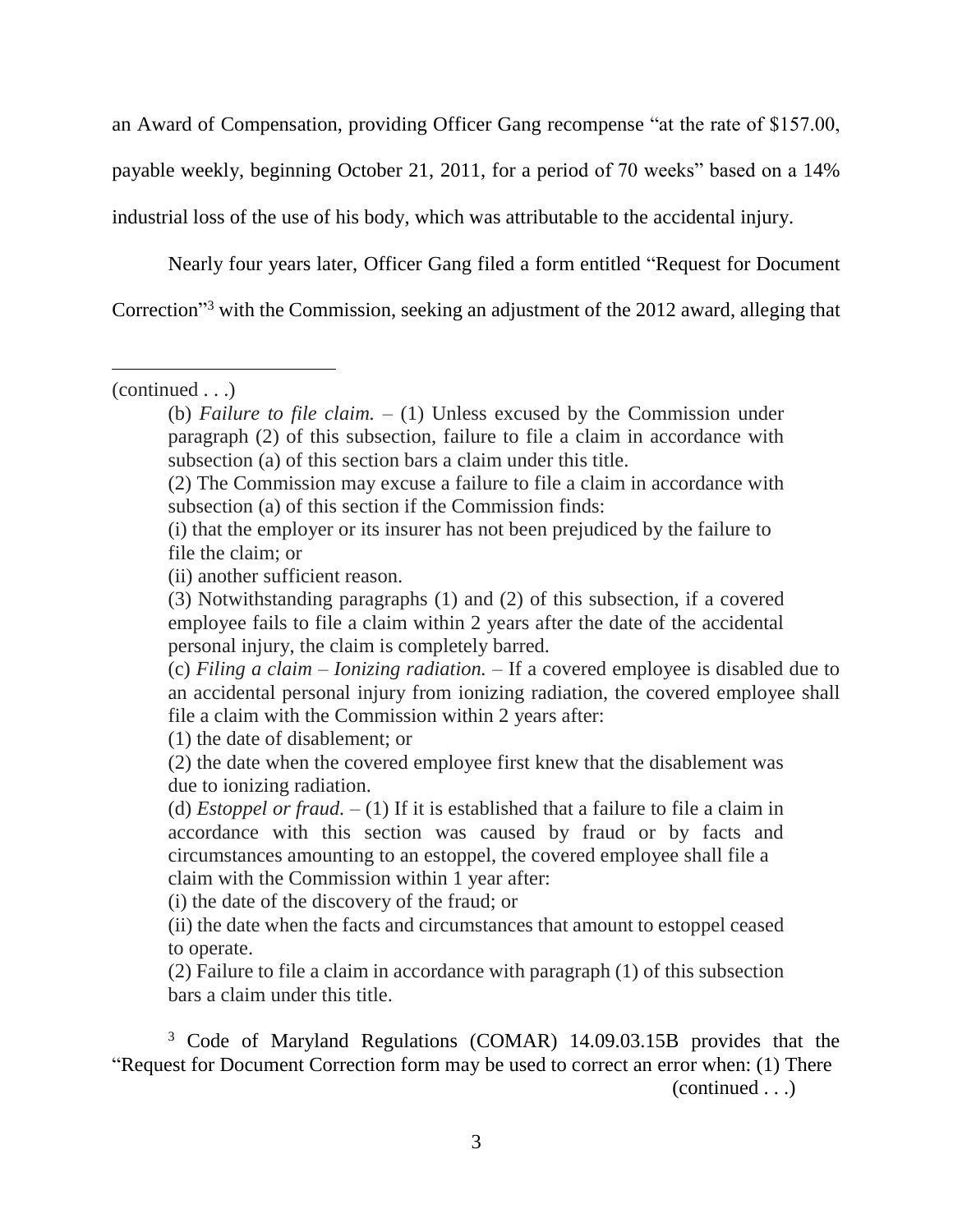the rate of his compensation was incorrectly calculated, because he qualified as a "public safety employee" under Section 9-628(a)(5) of the Labor and Employment Article,<sup>4</sup> and as such, was entitled to a greater rate of compensation.<sup>5</sup> He also posited, in his Request for Document Correction, that the Commission had the power to amend his previous award because it possessed "continuing jurisdiction" over the previous order. The Commission agreed, and issued an amended award retroactively changing Officer Gang's rate of compensation from \$157.00 to \$314.00 per week for seventy weeks beginning October 21, 2011.

Montgomery County, however, filed a Request for a Rehearing on the matter with the Commission, stating: "The County did not agree to this document correction and was not asked for its agreement. Please rescind the revised order and reinstate the original order as there was no agreement to the document correction. Moreover, the original order was

(continued . . .)

is an undisputed typographical error; or (2) All parties agree that the factual error is undisputed." Subsection C of the same COMAR provides that a "Request for Document Correction form may not be used to: (1) Obtain reconsideration or rehearing of an issue; (2) Correct a factual matter over which there is a dispute."

<sup>&</sup>lt;sup>4</sup> Pursuant to Section 9-628(a)(5) of the Labor and Employment Article, the definition of "public safety employee" includes "a Montgomery County deputy sheriff or correctional officer." Section 9-628(h) of the same Article provides:

If a public safety employee is awarded compensation for less than 75 weeks, the employer or its insurer shall pay the public safety employee compensation at the rate set for an award of compensation for a period greater than or equal to 75 weeks but less than 250 weeks under § 9-629 of this subtitle.

<sup>&</sup>lt;sup>5</sup> Both parties concede that Officer Gang should have been classified as a "public" safety employee" at the time of his initial claim.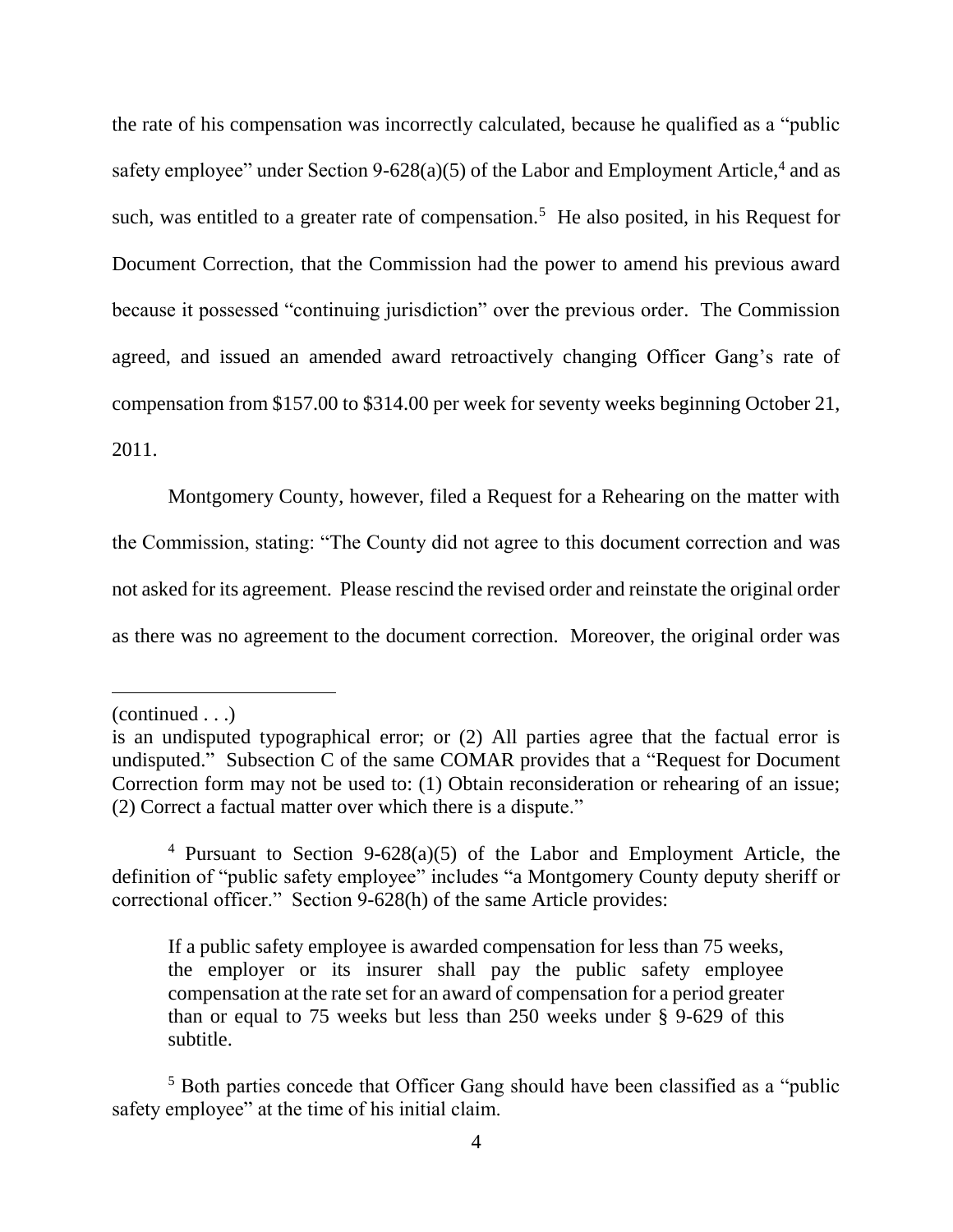issued on May 2, 2012, almost four years ago." The Commission held a hearing on the matter, and after hearing arguments, affirmed the Order which increased the rate of compensation for Officer Gang's permanent partial disability award from \$157.00 to \$314.00 a week, beginning October 21, 2011, for a period of seventy weeks based on his status as a "public safety employee" at the time of his injury. At the hearing, the Commissioner stated that he believed the Commission had the jurisdiction to correct an error such as this, particularly if it was a mistake made by the Commission of which none of the parties was aware.

Montgomery County filed a Petition for Judicial Review in the Circuit Court for Montgomery County. The Circuit Court held a hearing on the matter, and by order, affirmed the decision of the Commission, reasoning that the Act "provides the Commission with broad authority to make any changes that it believes are justified within five years from the latter of the date of the accident, the date of disablement or the last compensation payment, without the occurrence of" an aggravation, diminution or termination of disability.

Montgomery County appealed the decision of the Circuit Court to the Court of Special Appeals, and in a reported opinion, $6$  our intermediate appellate court reversed the decision of the Circuit Court, holding that the Commission erred in retroactively modifying Officer Gang's workers' compensation award. *Montgomery Cty v. Gang*, 239 Md. App.

<sup>&</sup>lt;sup>6</sup> The opinion of the Court of Special Appeals was originally filed as an unreported decision on August 9, 2018, but at the request of Montgomery County, was later re-filed as reported on November 8, 2018.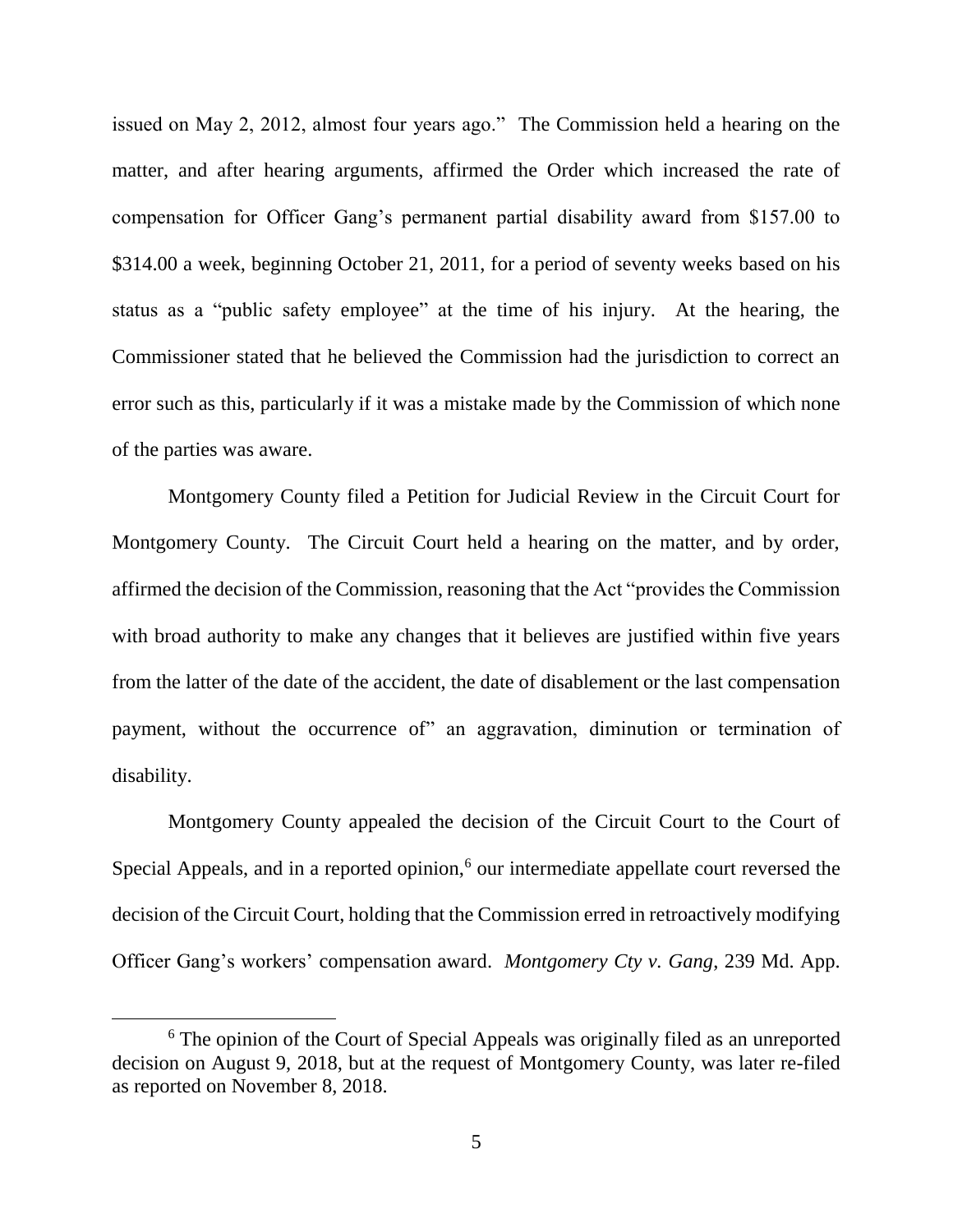321, 196 A.3d 533 (2018). The Court first noted that "although the revisory power of the Commission under § 9-736 is broad, it is not unlimited[,]" *id.* at 329, 196 A.3d at 538 (quoting *Sealy Furniture of Maryland v. Miller*, 356 Md. 462, 468, 740 A.2d 594 (1999)), and concluded that the Act in fact limited the Commission's ability to reopen a claim and modify an award to situations in which the award was "based on a legal mistake in light of case law," *id.* at 330–32, 196 A.3d at 539 (citing *Subsequent Injury Fund v. Baker*, 40 Md. App. 339, 392 A.2d 94 (1978)), or based on a "statutory revision," *Gang*, 239 Md. App. at 331–32, 196 A.3d at 539 (citing *Waters v. Pleasant Manor Nursing Home*, 127 Md. App. 587, 736 A.2d 358 (1999), *aff'd*, 361 Md. 82, 760 A.2d 663 (2000)). It also concluded that the Commission may have the power to correct the rate of compensation prospectively but not retrospectively. *Gang*, 239 Md. App. at 332–33, 196 A.3d at 540.

The Court also rejected Officer Gang's argument that the Commission was "merely 'correcting a clerical error'" because the 2012 order constituted a final award and "[n]o action was taken by [Officer Gang] to appeal or have the Commission reconsider its decision." *Id.* at 333, 196 A.3d at 540. Thus, "under the circumstances of this case," the Court posited, "four years after the final award, the Commission's authority was limited to readjustment of a future rate of compensation upon a worsening or diminution of condition." *Id.* Finally, the intermediate appellate court noted that the Commission's actions "impermissibly extended the five-year time limit [in which to file for a modification], and thus, exceeded its statutory authority." *Id.* at 333–34, 196 A.3d at 540– 41 (citing *Seal v. Giant Food, Inc.*, 116 Md. App. 87, 96, 695 A.2d 597 (1997)).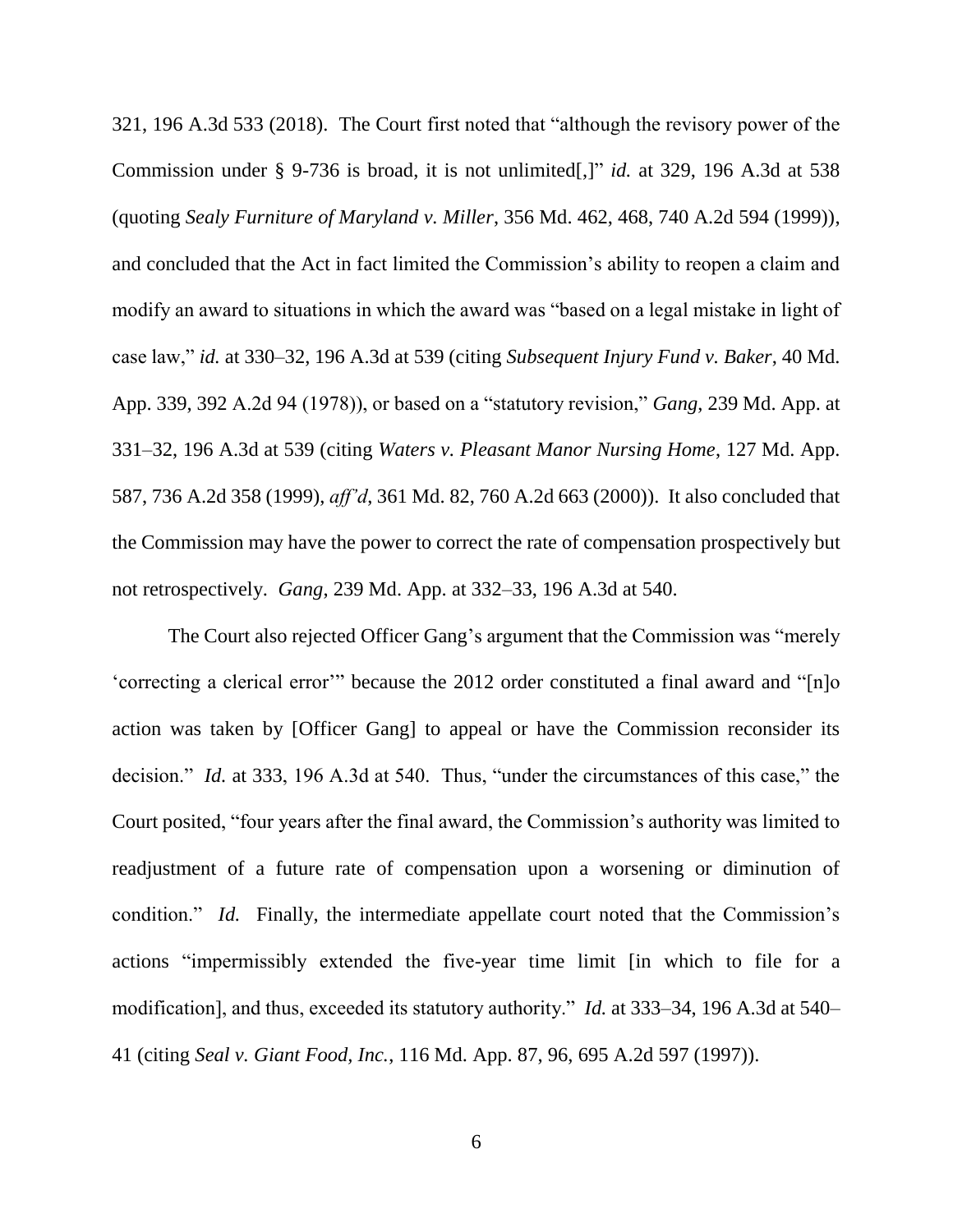Officer Gang then filed a petition for certiorari, which we granted, *Gang v. Montgomery County*, 462 Md. 554, 201 A.3d 1227 (2019), to consider various questions, all of which we have rephrased and abbreviated into one<sup>7</sup>:

<sup>7</sup> Officer Gang presented us with the following questions:

 $\overline{a}$ 

1. Did the Court of Special Appeals err in finding that the language in § 9- 736(b) of the Labor and Employment Article of the Maryland Code does not permit the Commission to revise its own Order within the statutorily promulgated five (5) year period, given that: (1) the modification was granted under the Commission's expressly provided power under § 9-736(b) to correct a prior Order in the interest of justice; (2) the modification was requested prior to the five (5) year period running; and (3) both the Court of Special Appeals in the past, and this Court recently in *Labonte*, have ruled that the Commission indeed has such revisionary powers?

2. Whether the Court of Special Appeals erred in overturning the Commission and the Circuit Court in holding that the Commission had improperly utilized its statutory revisory power considering that both parties agreed on the record that the prior Order regarding the rate of benefits for Officer Gang was an error of law and that our appellate courts have repeatedly ruled that the Commission, like a trial court, has broad powers to revise mistakes or errors of law during the prescribed period of time set out in the Rules or in the Workers' Compensation Act?

3. Did the Court of Special Appeals err in finding that subsection (a) of § 9- 736, which deals with re-openings for "aggravation, diminution, or termination," should be read to constrict the revisionary powers of the Commission to "modify" a prior Order under subsection (b), given that the instant case did not involve a reopening for "aggravation, diminution or termination" under subsection (a) but, rather, dealt with a "Modification" under subsection (b)?

4. Should this Court veer away from the long-standing Maryland state, as well as Federal, principle that an administrative agency, particularly one that was created to administer social legislation such as the Maryland Workers' Compensation Commission, be given deference in interpreting sections of its own statute?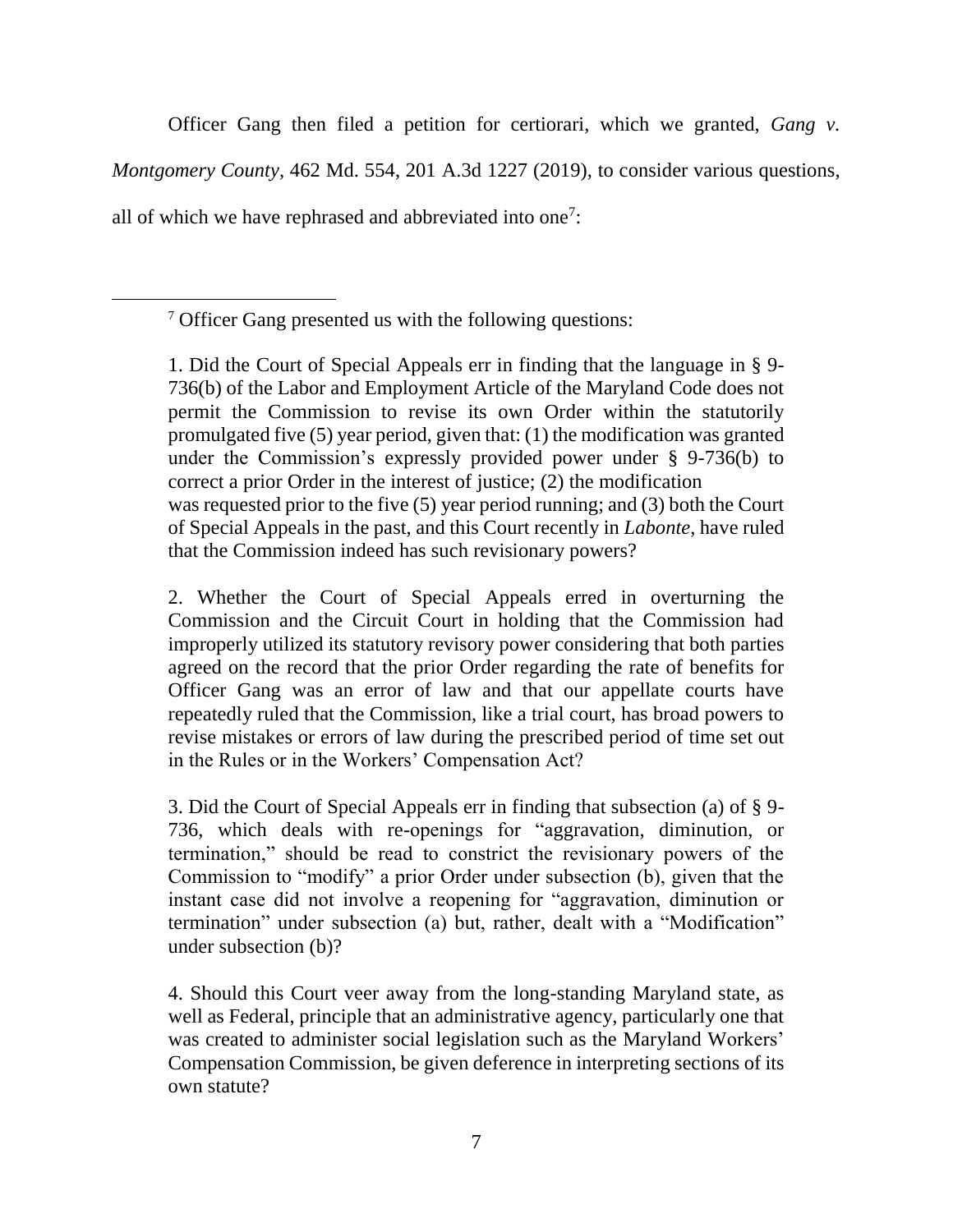Does the Workers' Compensation Commission have the authority to reopen a claim and retroactively readjust a rate of compensation within five years from the date of the last compensation payment when it finds that, based on a mistake or error, the injured employee received a lower rate of compensation than that to which he was otherwise entitled?

For the reasons that follow, we shall hold that the Commission had the authority to reopen Officer Gang's award of permanent partial disability compensation and retroactively adjust his rate of compensation because his request for such, which was made within five years from the date of his last compensation, was based on a mistake or error.

#### **DISCUSSION**

The Maryland Workers' Compensation Act was enacted by Chapter 800 of the Maryland Laws of 1914. The purpose of the Act is "'to protect workers and their families from hardships inflicted by work-related injuries by providing workers with compensation for loss of earning capacity resulting from accidental injury arising out of and in the course of employment.'" *Roberts v. Montgomery Cty.*, 436 Md. 591, 603, 84 A.3d 87, 95 (2014) (quoting *Johnson v. Mayor & City Council of Baltimore*, 430 Md. 368, 377, 61 A.3d 33, 38 (2013) (internal citations omitted)). Employers also are the beneficiary of the Act because they no longer have to face the spectre of suits and inconsistent verdicts. *Polomski v. Mayor & City Council of Baltimore*, 344 Md. 70, 76–77, 684 A.3d 1338, 1341 (1996) ("[T]he Act also recognizes the need to protect employers from the unpredictable nature and expense of litigation" and relieves them "from the vagaries of tort liability." (citations omitted)).

The Act is remedial in nature and "should be construed as liberally in favor of injured employees as its provisions will permit in order to effectuate its benevolent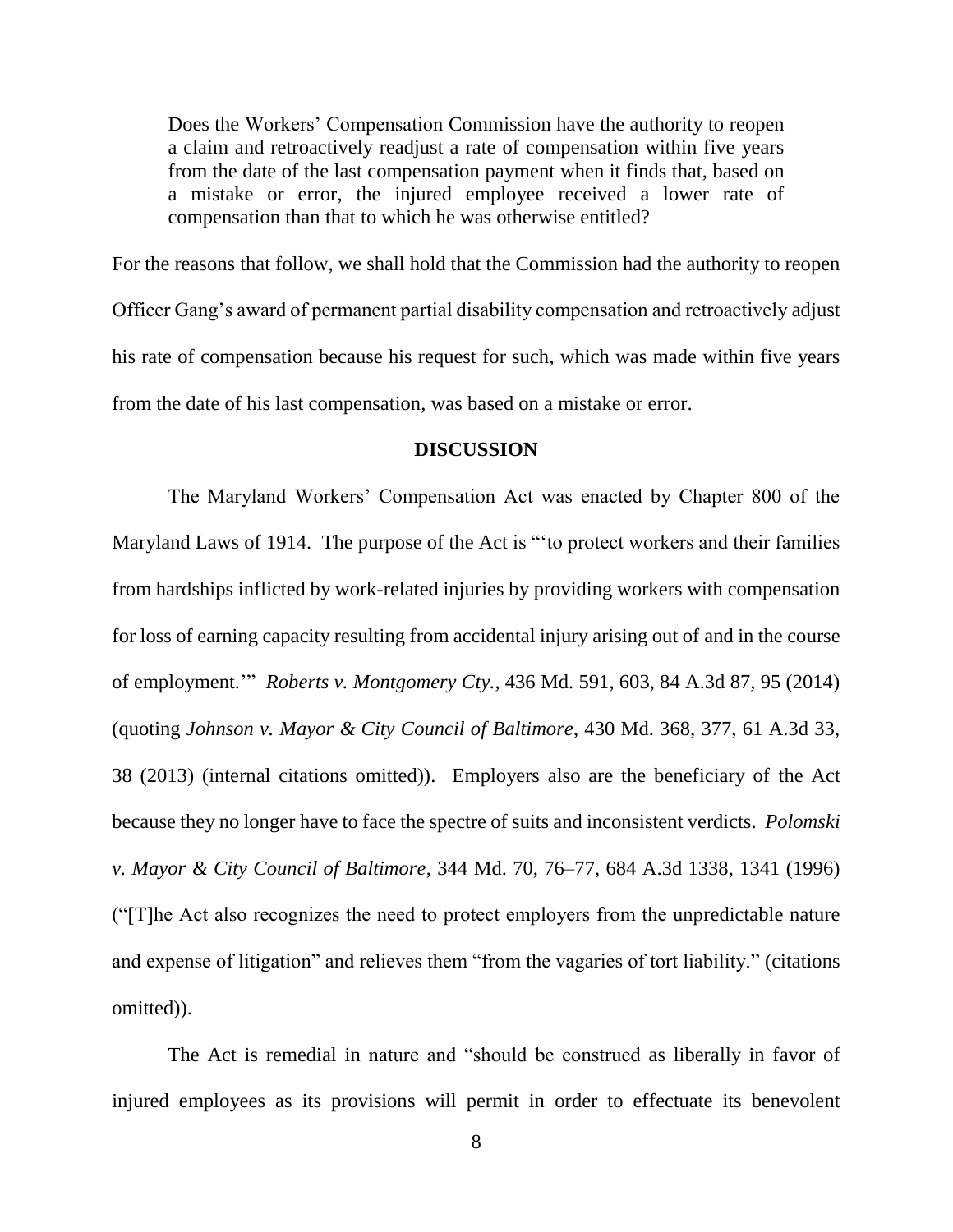purposes. Any uncertainty in the law should be resolved in favor of the claimant." *Stachowski v. Sysco Food Services of Baltimore, Inc.*, 402 Md. 506, 513, 937 A.2d 195, 199 (2007) (quoting *Design Kitchen v. Lagos*, 388 Md. 718, 724, 882 A.2d 817, 821 (2005) (internal citation omitted)); *see also Roberts*, 436 Md. at 603, 84 A.3d at 95; *Montgomery Cty. v. Deibler*, 423 Md. 54, 61, 31 A.3d 191, 195 (2011). Furthermore, in light of the Act's benevolent and remedial nature, the statutory scheme also evinces an intent to treat "public safety employees" differently by awarding them a higher rate of compensation where so provided. Section 9-628 of the Labor and Employment Article.

The Act is intended "to give prompt relief to injured workmen, and it created the Commission to administer the law." *Egeberg v. Maryland Steel Products Co.*, 190 Md. 374, 379, 58 A.2d 684, 685–86 (1948); *see also Temporary Staffing, Inc. v. J.J. Haines & Co., Inc.*, 362 Md. 388, 398, 765 A.2d 602, 607 (2001). "Many sections of the law seem to demonstrate what is otherwise notorious," that the Commission "is the body to which decision upon claims is principally committed." *Temporary Staffing, Inc.*, 362 Md. at 399– 400, 765 A.3d at 608 (quoting *Hathcock v. Loftin*, 179 Md. 676, 678, 22 A.2d 479, 480 (1941)). The General Assembly established the Commission "and provided it with the power to carry out the intent of the Act[,]" such that its "jurisdiction includes the authority to approve claims, reopen cases, make determinations on employment relationships, determine liability of employers, award lump sum payments, approve settlements, award fees for legal services, funeral expenses, and medical services." *Temporary Staffing, Inc.*, 362 Md. at 400, 765 A.3d at 608. Given the Commission's breadth of authority and discretion, we recognize its "expertise in the field of workers' compensation and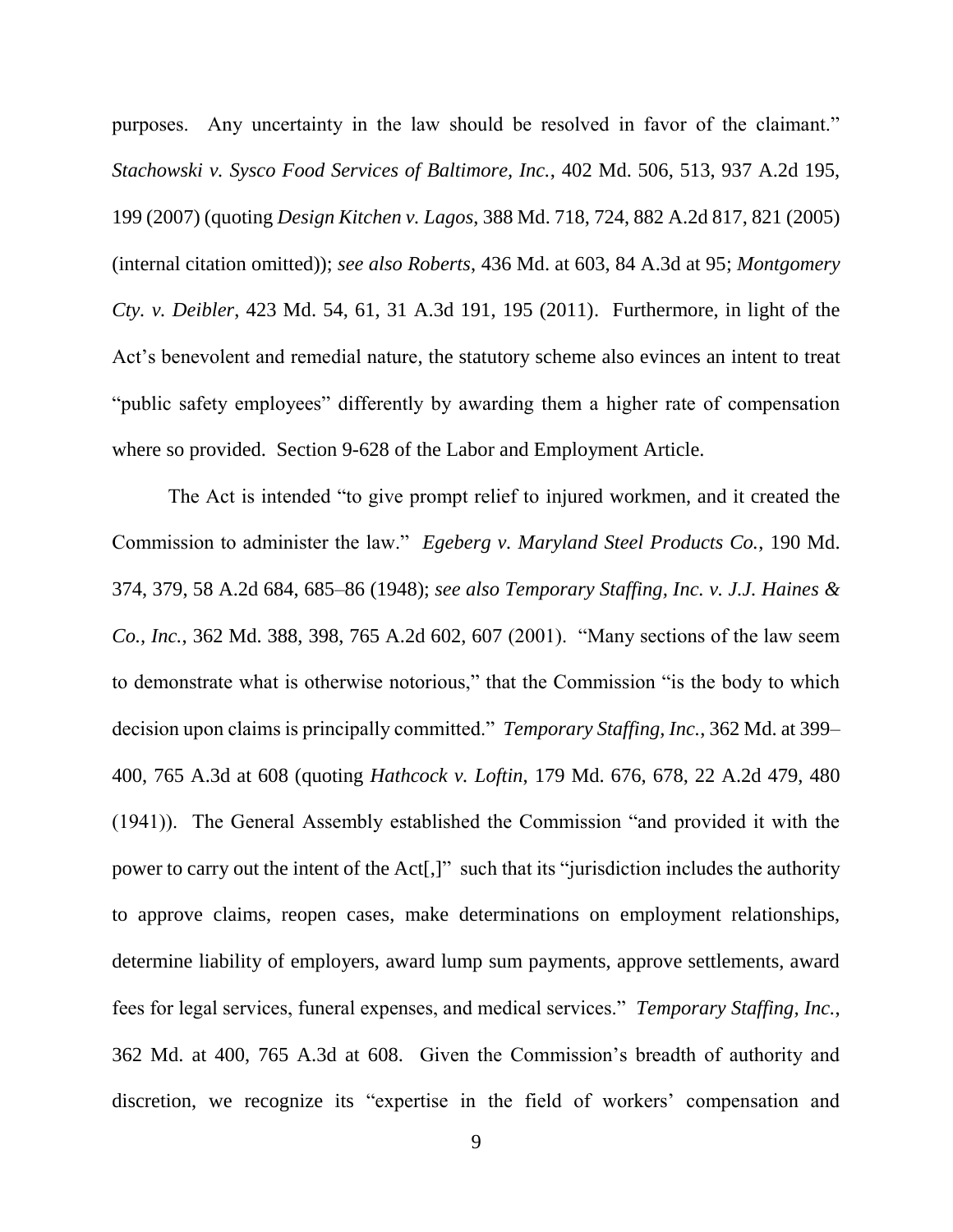consequently grant a degree of deference to the Commission's interpretation" of the statutes which it administers. *Pro-Football, Inc. v. McCants*, 428 Md. 270, 283, 51 A.3d 586, 593 (2012) (citing *Motor Vehicle Admin. v. Carpenter*, 424 Md. 401, 413, 36 A.3d

439, 446 (2012)).

The particular statutory provisions of the Act upon which the instant dispute centers

are contained in Section 9-736 of the Labor and Employment Article, which in pertinent

part, provides:

(a) *Readjustment of rate of compensation*. – If aggravation, diminution, or termination of disability takes place or is discovered after the rate of compensation is set or compensation is terminated, the Commission, on the application of any party in interest or on its own motion, may: (1) readjust for future application the rate of compensation; or (2) if appropriate, terminate the payments.

(b) *Continuing powers and jurisdiction; modification*. – (1) The Commission has continuing powers and jurisdiction over each claim under this title. (2) Subject to paragraph (3) of this subsection, the Commission may modify any finding or order as the Commission considers justified. (3) Except as provided in subsection (c) of this section, the Commission may not modify an award unless the modification is applied for within 5 years after the latter of:

(i) the date of the accident;

(ii) the date of disablement; or

(iii) the last compensation payment.

Section 9-736(b), however, is the gravamen of the dispute between the parties and it is to

our jurisprudence regarding the breadth of this provision that we now turn.

In *Electrical General Corp. v. Labonte*, 454 Md. 113, 164 A.3d 157 (2017), we

recently noted that, under Section 9-736(b), "the Commission is not bound to follow its

previous awards and orders; to the contrary, the Commission has the express authority to

modify the same." *Id.* at 143, 164 A.3d at 175. In that case, Section 9-736(b)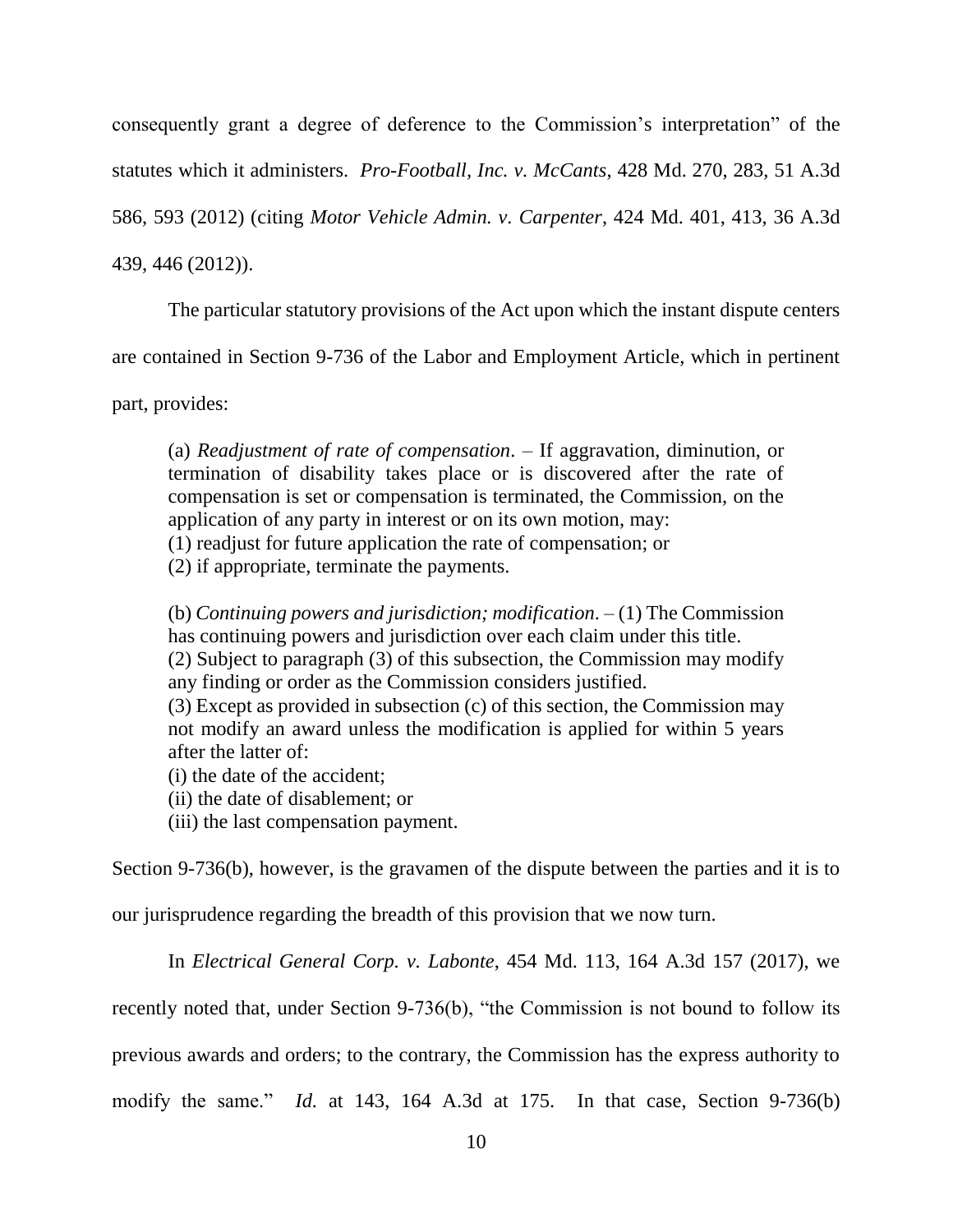"unequivocally" supported our holding that, "where the Commission has determined an employee's permanent partial disability and apportioned between an accidental personal injury<sup>[8]</sup> and a subsequent intervening injury, if the employee's condition worsens, the Commission is not precluded from awarding workers' compensation due to the accidental personal injury." *Id.* 

LaBonte, who incurred a back injury while working as an electrician, filed a claim with the Commission seeking temporary total disability benefits and temporary partial disability benefits, both of which the Commission subsequently awarded. He was subsequently injured outside of his workplace in an unrelated matter, but nonetheless, filed a claim with the Commission seeking additional temporary total disability benefits, which the Commission, by order, denied. Following that denial, LaBonte filed Issues<sup>9</sup> with the Commission seeking permanent partial disability benefits, which the Commission awarded, finding that his disability was partly due to his work-related injury and partially due to "pre-existing and subsequent conditions[.]" *Id.* at 119–20, 164 A.3d at 161.

Within years, LaBonte filed a Petition to Reopen, alleging that his back condition had worsened and seeking additional permanent partial disability benefits. The

<sup>8</sup> Section 9-101(b) of the Labor and Employment Article defines "accidental personal injury" as an "accidental injury that arises out of and in the course of employment."

<sup>&</sup>lt;sup>9</sup> "After [a] claim [for workers' compensation] has commenced, any party may raise an issue by filing [ ] issues[.]" Md. Code Regs. (COMAR) 14.09.03.02B. "The issues that a party may raise by filing Issues include '[w]hether the employee is entitled to temporary partial and temporary total disability benefits' and '[t]he nature and extent of a permanent disability to specified body parts[.]'" *Electrical General Corp. v. Labonte*, 454 Md. 113, 119 n. 1, 164 A.3d 157, 161 n. 1 (2017)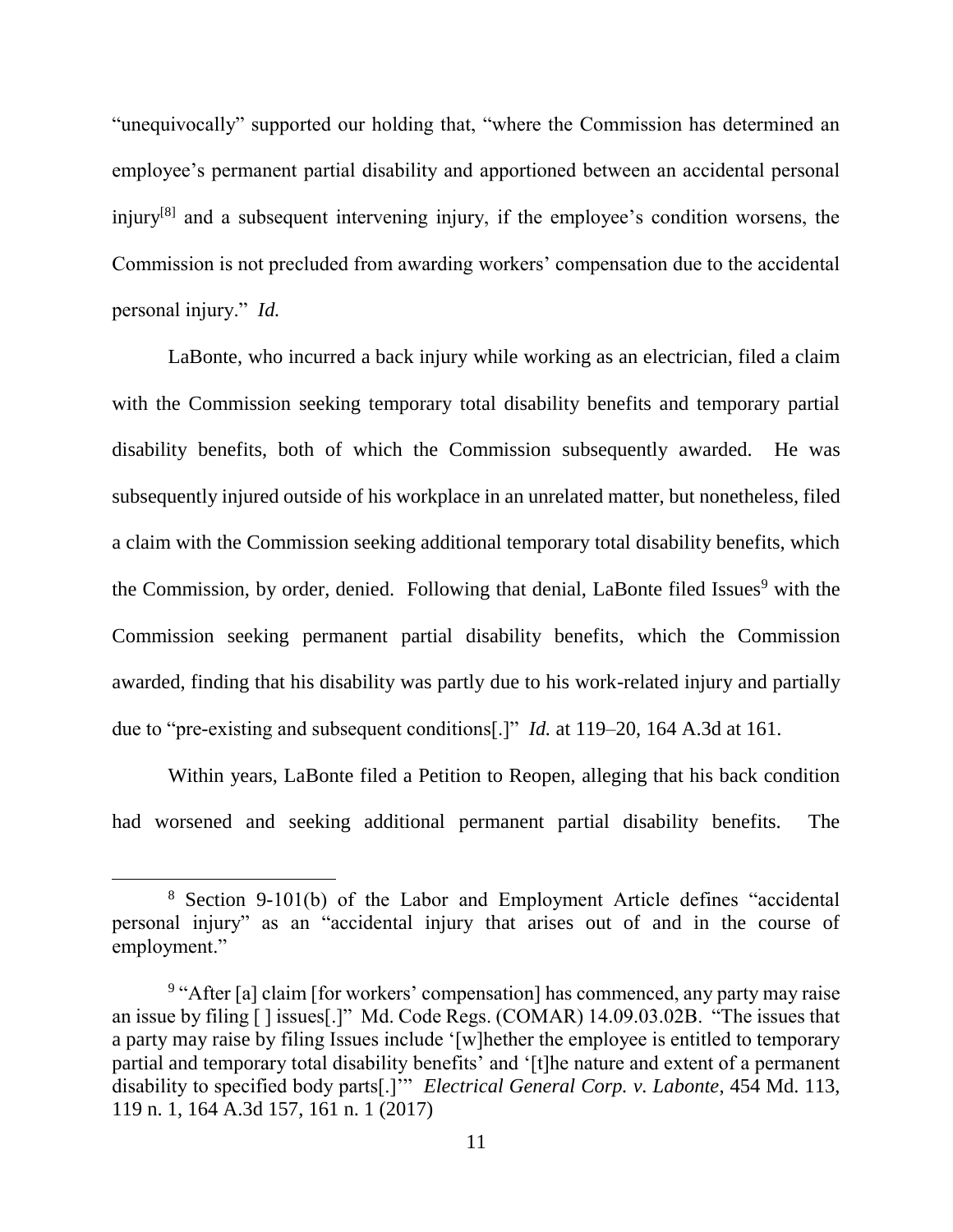Commission granted the petition but denied his request for more benefits, finding that there "had not been a worsening of LaBonte's back condition that was causally related to his" work-related injury "because the Commission's previous Order and Award of Compensation had established a 'subsequent intervening event' that broke the 'causal nexus'" between the work-place injury and his pre-existing condition. *Id.* at 120, 164 A.3d at 161–62. A jury in the Circuit Court, after LaBonte filed a petition for judicial review, found that his worsening back condition was a result of his work-related injury. The Court of Special Appeals affirmed, as did we. As a part of our analysis, we explained that nothing in the Commission's prior orders precluded the Commission from "determining at a later date how much, if any, a worsening of LaBonte's back condition was due to his accidental personal injury." *Id.* at 143, 164 A.3d at 175. We emphasized that Section 9-736(b)(2) provided the Commission with the wide discretion "to modify its previous finding of the proportion of LaBonte's back condition that was due to his accidental personal injury." *Id.*

*Labonte* was not the first of our cases in which we recognized the wide breadth of the Commission's authority to modify its previous findings or orders. In *Potomac Abatement, Inc. v. Sanchez*, 424 Md. 701, 37 A.3d 972 (2012), we were asked whether the Commission retained jurisdiction over an employee's claim, under Section 9-736(b), to consider the employee's additional requests for relief while a previous order involving the same claim was on judicial review. We held that the Commission retained continuing jurisdiction to consider the claimant's new requests for temporary total disability benefits and vocational rehabilitation services even though a prior order of the Commission with regards to the claimant's permanent partial disability award was pending on judicial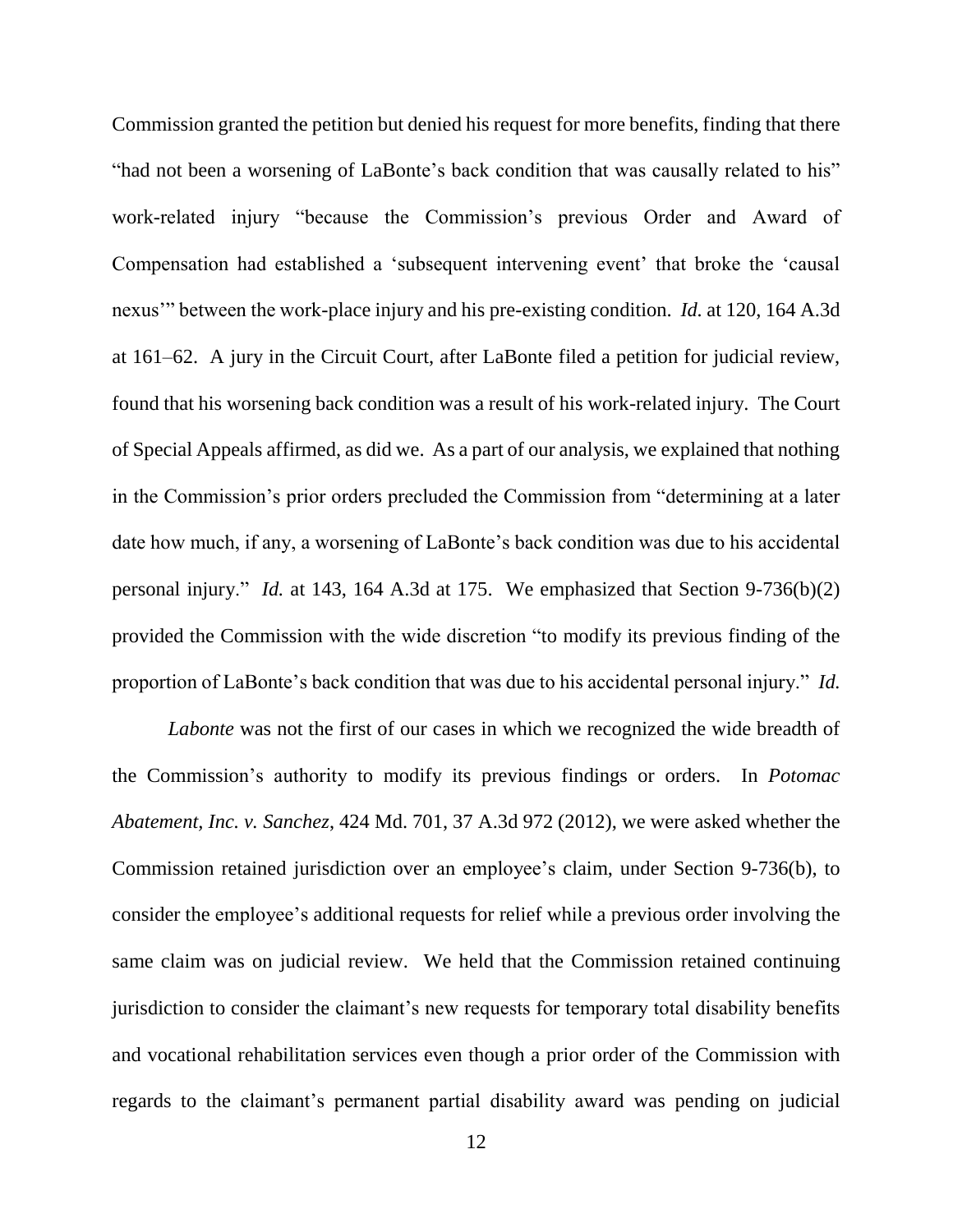review. We reasoned that "[w]hether the Commission can hear new benefits requests pending appeal, and if so, when, affects claimants' ability to receive proper, prompt treatment and compensation during the often long and complex healing process." *Id.* at 710, 37 A.3d at 977. In the context of that case, we concluded that Sanchez, the injured employee/claimant, "should be entitled to a hearing on his new issues under Section 9- 736(b), so long as no 'evidence was offered' or 'decision made' on those issues at the previously appealed hearings." *Id.* at 725, 37 A.3d at 986 (citing *Pressman v. State Accident Fund*, 246 Md. 406, 415–16, 228 A.2d 443, 449 (1967)).<sup>10</sup>

<sup>10</sup> Additionally, in *Pressman v. State Accident Fund*, 246 Md. 406, 228 A.2d 443 (1967), we were asked to interpret Section 9-736(b)'s predecessor, Section 40(c) of Article 101, Maryland Code (1957). In *Pressman*, the claimant filed an issue with the Commission as to whether the defendant was the insurer while the Commission's decision as to whether a certain party had been the claimant's employer was pending on judicial review. We held that the Commission had the power "to adjudicate the status" of the employer as "insured or uninsured" pursuant to the Commission's continuing jurisdiction, particularly because the Commission had "not dealt with or embraced within a decision on the other aspects which had been appealed." *Id.* at 416, 228 A.2d at 449 (citing *Plater v. Kane Warehouse*, 241 Md. 462, 466, 217 A.2d 101 (1966); *Union Mining Co. v. Del Signora*, 191 Md. 55, 61, 59 A.2d 771 (1948) ("After the Commission made the award in this case, and no appeal was taken therefrom, it retained jurisdiction over the matter, because section 66[, Section 9-736(b)'s predecessor,] provides that thereafter its jurisdiction was continuing.")). The issue raised before the Commission during the pendency of the judicial review was "in furtherance of its duties under the law with respect to matters" which were "independent and distinct from the issues on appeal," and as such, came within the Commission's exclusive jurisdiction. *Pressman*, 246 Md. at 416, 228 A.2d at 449 (quoting *State v. Industrial Commission*, 165 N.E.2d 211, 216 (Ohio Ct. App. 1960)). *See also Dyson v. Pen Mar Co.*, 195 Md. 107, 73 A.2d 4 (1950) (holding that, pursuant to the statutory predecessor of Section 9-736(b), the Commission had jurisdiction to consider claimant's request which sought to set aside a settlement agreement that had already been approved by the Commission, on the ground of mutual mistake under which the parties acted).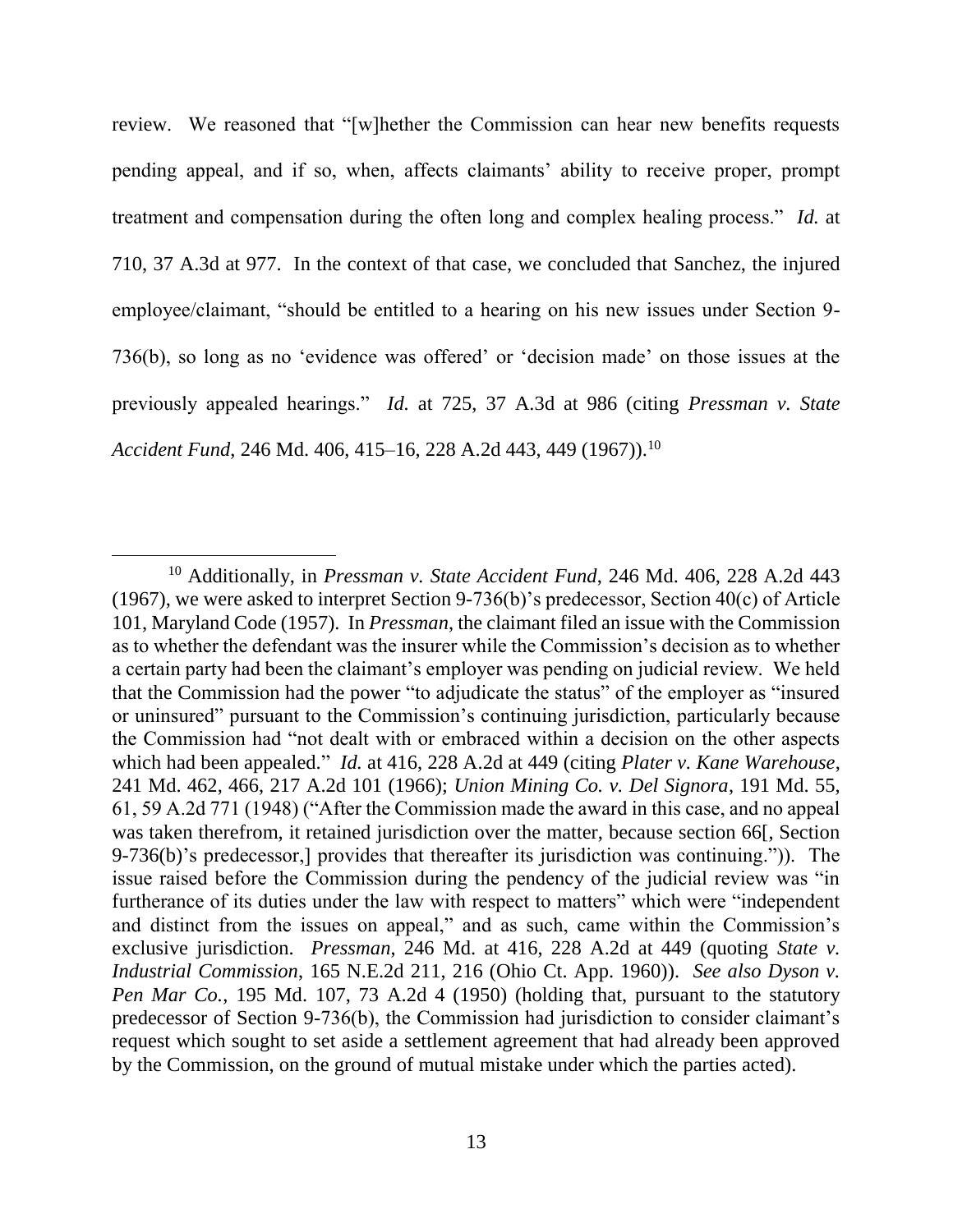As far back as 1936, we, in *Stevenson v. Hill*, 170 Md. 676, 185 A. 551 (1936), considered the breadth of the Commission's ability to modify its previous orders. In *Stevenson*, the wife of a deceased employee filed a claim seeking survivor benefits under the Workmen's Compensation Code as a result of her husband's accidental work-related death. The State Industrial Accident Commission<sup>11</sup> awarded her compensation, but she later requested a rehearing in the case, contending that the rate of compensation set forth in her award should have been greater: "I think the award is too small, as I am satisfied the earnings of my husband were greater than those given consideration in my claim. . . . I can show your Commission that the award should be increased[.]" *Id.* at 678, 185 A. at 552. The employer sought to dismiss the wife's claim, contending the Commission correctly calculated the employee's average weekly wage and that the wife was precluded from seeking modification, since she "took no appeal to the Circuit Court . . . within the period of thirty days as provided by law[.]" *Id.* at 678–79, 185 A. at 552.The Commission denied the employer's motion to dismiss, received evidence on the matter and ultimately concluded that the employee's average weekly wage was as the wife represented, but nonetheless, found that the wage was insufficient to support an increase in the rate of compensation.

Both the employer and the wife-claimant sought judicial review in the Circuit Court. The employer filed a motion to dismiss, which the Circuit Court granted on the basis that

<sup>&</sup>lt;sup>11</sup> The Workers' Compensation Commission was formerly known as the State Industrial Accident Commission. Chapter 584 of the Maryland Laws of 1957 changed the name to the Workmen's Compensation Commission, which then became the Workers' Compensation Commission in 1991. 1991 Md. Laws, Chap. 8.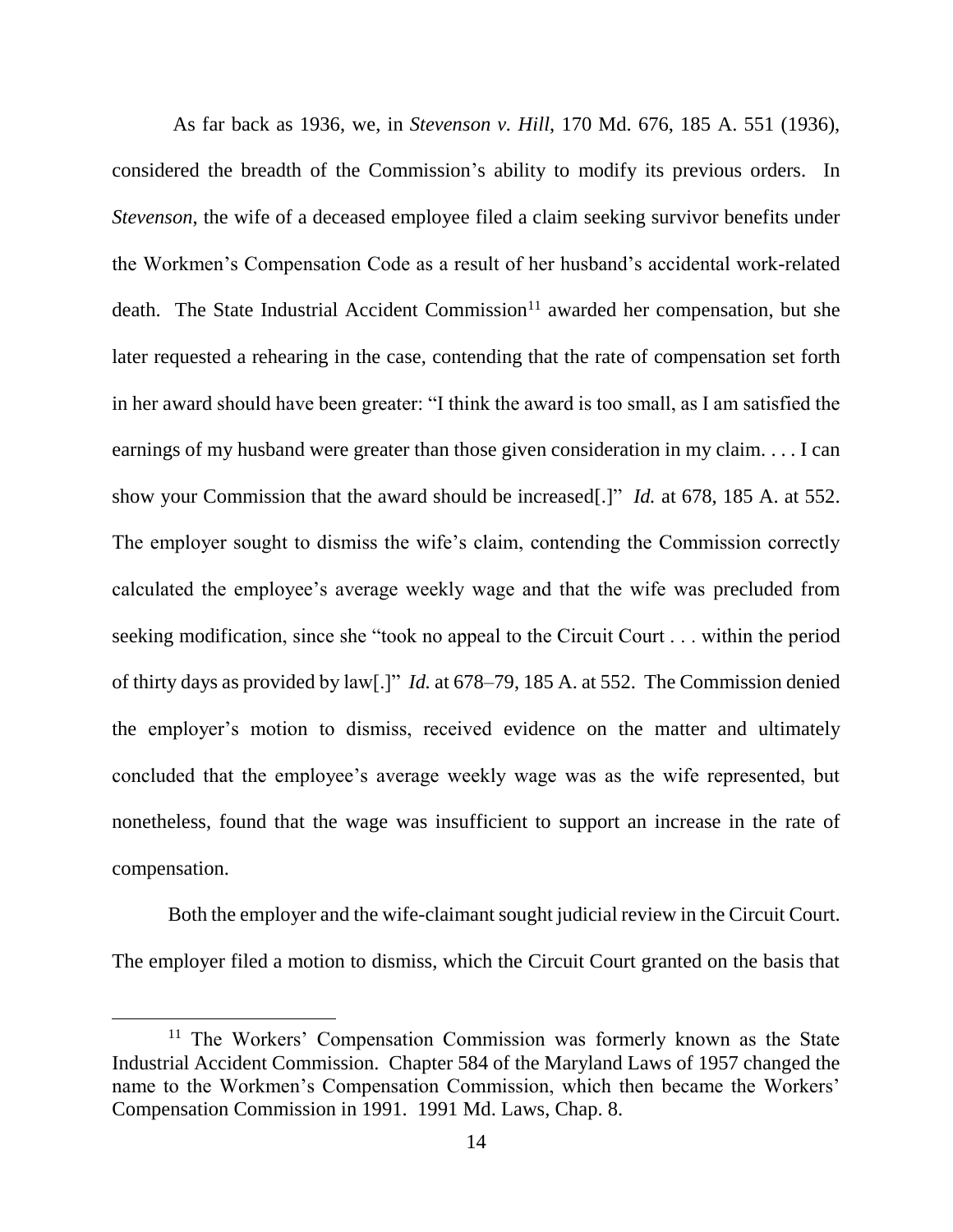the Commission was not authorized to reopen a case in which it had already issued a final order. When we were asked to review the decision, the wife argued that the Commission was authorized to re-open the claim based on an error in the calculation of her husband's average weekly rate, while the employer argued that the Commission was not authorized to re-open the claim because Section 43, the predecessor to Section 9-736(a), limited Section 54, the predecessor to Section 9-736(b). We agreed with the wife.

In holding that the Commission possessed the authority to reopen its previous order, we distinguished the Commission's power under Section 54 and Section 43 of Article 101, stating that:

If the power to reopen cases was intended to be confined to those in which the disability had become aggravated, diminished, or terminated, the limitation of time as to the exercise of the power could readily have been included in section 43, and the enactment of section 54 would have been superfluous. In our opinion section 54 was intended to have a broader effect than section 43 in the scope of the authority granted to the commission to reopen cases under circumstances justifying such actions. Therefore, we are unable to agree with the view that the reopening and modifying order of the commission in the present case was beyond its legitimate power.

*Id.* at 684, 185 A. at 555. We held that the two statutory provisions were wholly independent of one another and that Section 54 was not restricted by the language of Section 43, as both sections embodied separate considerations, thereby reversing the decision of the Circuit Court and remanding the case to consider the claimant's argument as to why she should receive a higher rate of compensation. We were clear that the Commission had the "legitimate power" to reconsider the rate of compensation set forth in a prior order even where there was no aggravation or diminution of disability, pursuant to its continuing jurisdiction.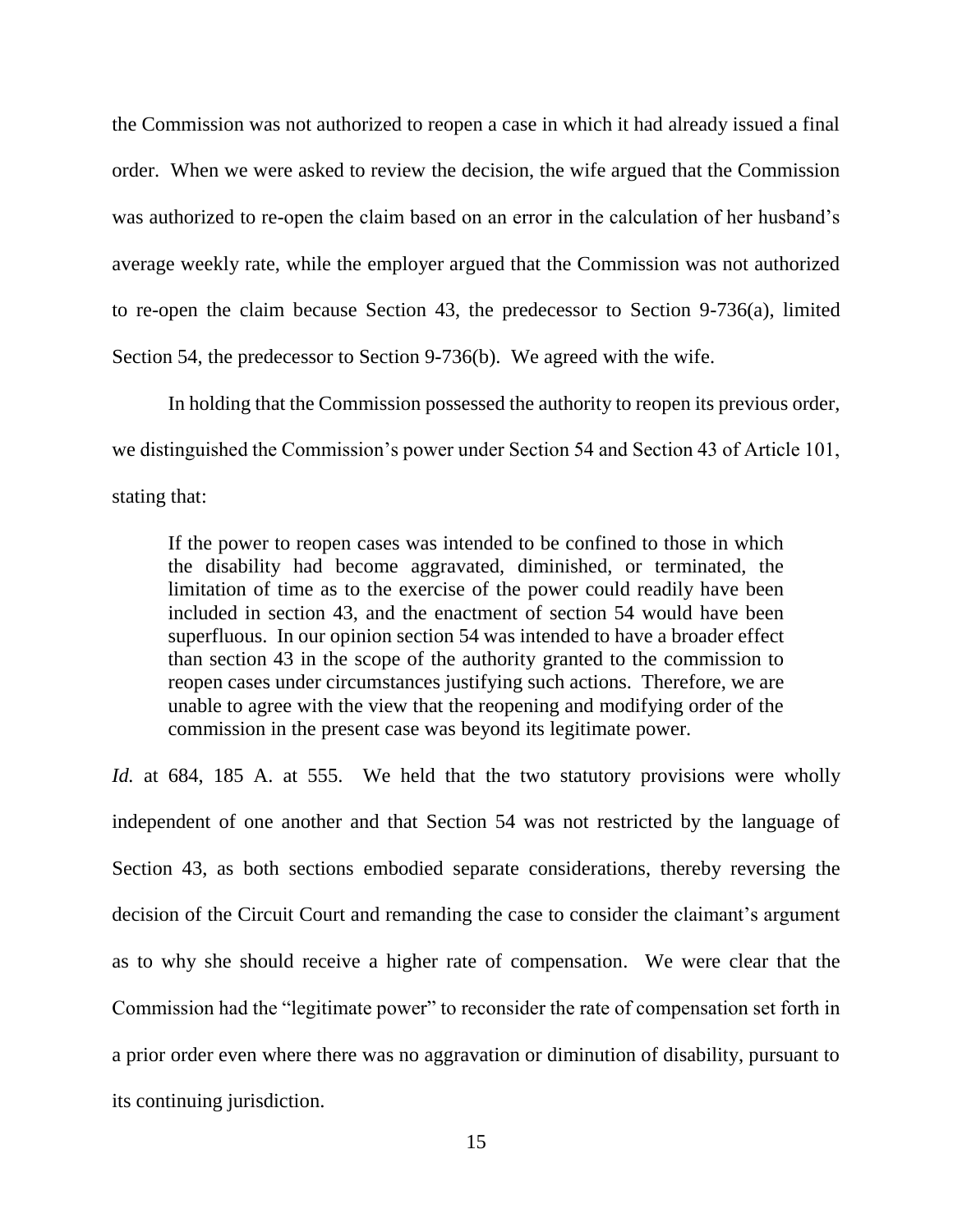The *Stevenson* case itself supports the conclusion herein that the Commission has continuing jurisdiction to reopen Officer Gang's case to correct an error of law as long as the application for the modification was filed within five years, as it was. Certainly, *Stevenson*'s progeny in this Court and the Court of Special Appeals<sup>12</sup> also supports the

<sup>12</sup> In *Subsequent Injury Fund v. Baker*, 40 Md. App. 339, 392 A.2d 94 (1978), the Court of Special Appeals held that the predecessor of Section 9-736(b) permitted the Commission to consider legal issues not previously raised before it. In *Baker*, the employee fractured his right arm at work and, while receiving treatment, discovered that he had a form of bone cancer which pre-dated the workplace injury. *Id.* at 340, 392 A.2d at 95. The Commission found Baker "permanently and totally" disabled, awarding him \$45,000 in compensation. *Id.* On judicial review, however, the Circuit Court remanded the matter to the Commission to reconsider the amount awarded. *Id.* at 340–41, 392 A.3d at 95–96. The Subsequent Injury Fund ("Fund"), who had been impleaded during the original Commission hearing, but took no part in the judicial review, filed new issues and requested that the Commission modify its prior award against it. *Id.* at 340–41, 392 A.2d at 95–96. The Commission eliminated the amount due to Baker by the Fund and Baker filed a petition for judicial review, where the trial judge reinstated and increased the amount the Fund owed him. *Id.* at 341, 392 A.2d at 96.The court reasoned that because the Fund did not take issue with the Commission's initial order, "that order was Res judicata and the Commission exceeded its authority on remand by reopening the case and hearing issues that were previously determined." *Id.* 

The Court of Special Appeals disagreed and explained that the Workers' Compensation Act "not only gives the Commission continuing jurisdiction over each case, it also invests the Commission with blanket power to make such changes as in its opinion may be justified." *Id.* at 345–46, 392 A.2d at 98 (citations omitted). The Court noted that nothing in the statutory language "limits . . . the re-opening of a case to instances where there is a change of facts or newly discovered evidence. Nor does the statute preclude the Commission from re-opening a case in which it has mistakenly interpreted the law." *Id.* at 346, 392 A.2d at 98. *See also Waters v. Pleasant Manor Nursing Home*, 127 Md. App. 587, 736 A.2d 358 (1998), *aff'd*, 361 Md. 82 (2000) (holding that Section 9-736(b) permitted the Commission to reopen a case in which it had mistakenly interpreted and misapplied the law resulting from a statutory amendment); *Frederick County Board of Commissioners v. Sautter*, 123 Md. App. 440, 449, 718 A.2d 685, 689–90 (1998) (stating that subsection (b) "is not merely descriptive of the Commission's power to modify awards under" subsection (a); "[i]nstead, it is a separate and distinct source of the Commission's power to modify its own orders. . . . [S]ubsection (b), or its statutory predecessor, has been used by the Commission to revisit issues already decided by it." (internal citations omitted)).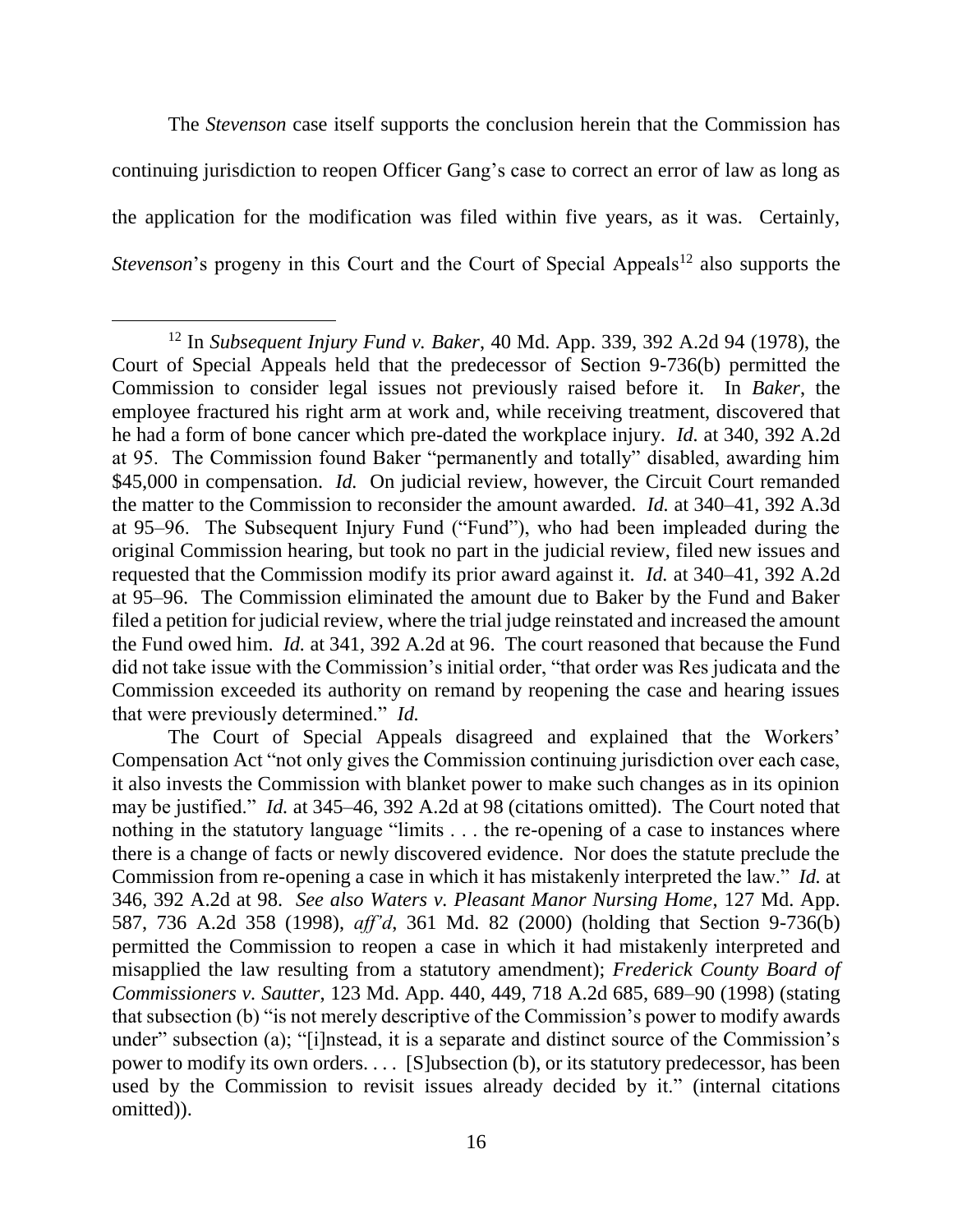ability of the Workers' Compensation Commission to correct its own errors of law within the time of limitations of Section 9-736(b).

We differ in this regard in the instant case with the Court of Special Appeals in its interpretation of the case law involving Section 9-736(b), because our brethren regarded the present issue as incapable of being addressed under the Commission's continuing jurisdiction rather than being enveloped within the breadth of Section 9-736(b), as we do here. The Court of Special Appeals held that the Commission's authority under Section 9- 736(b) was limited to circumstances under which an order was entered based on a mistake, in light of recent case law, *Baker*, *supra*, 40 Md. App. 339, 392 A.2d 94, based on a statutory amendment, *Waters*, *supra*, 127 Md. App. 587, 736 A.2d 358, and the ability to prospectively change the rate of compensation based on a similar error. Such an interpretation is not consistent with our jurisprudence, especially our recent holding in *Labonte*, *supra*, 454 Md. 113, 164 A.3d 157, as well as that of *Sanchez*, *supra*, 424 Md. 701, 37 A.3d 972, *Pressman*, *supra*, 246 Md. 406, 228 A.2d 443 and *Stevenson*, *supra*, 170 Md. 676, 185 A. 551.

Montgomery County, however, posits that any reliance on *Stevenson*, or other cases which predate the codification of Section 9-736(b), is misplaced because Section 9-736(b) is now in the same section as Section 9-736(a), so that subsection (a) specifically limits subsection (b) to the prospective application of a change in the rate of compensation in cases of aggravation, diminution, or termination of disability. Montgomery County's interpretation of the legislative history, however, is without basis.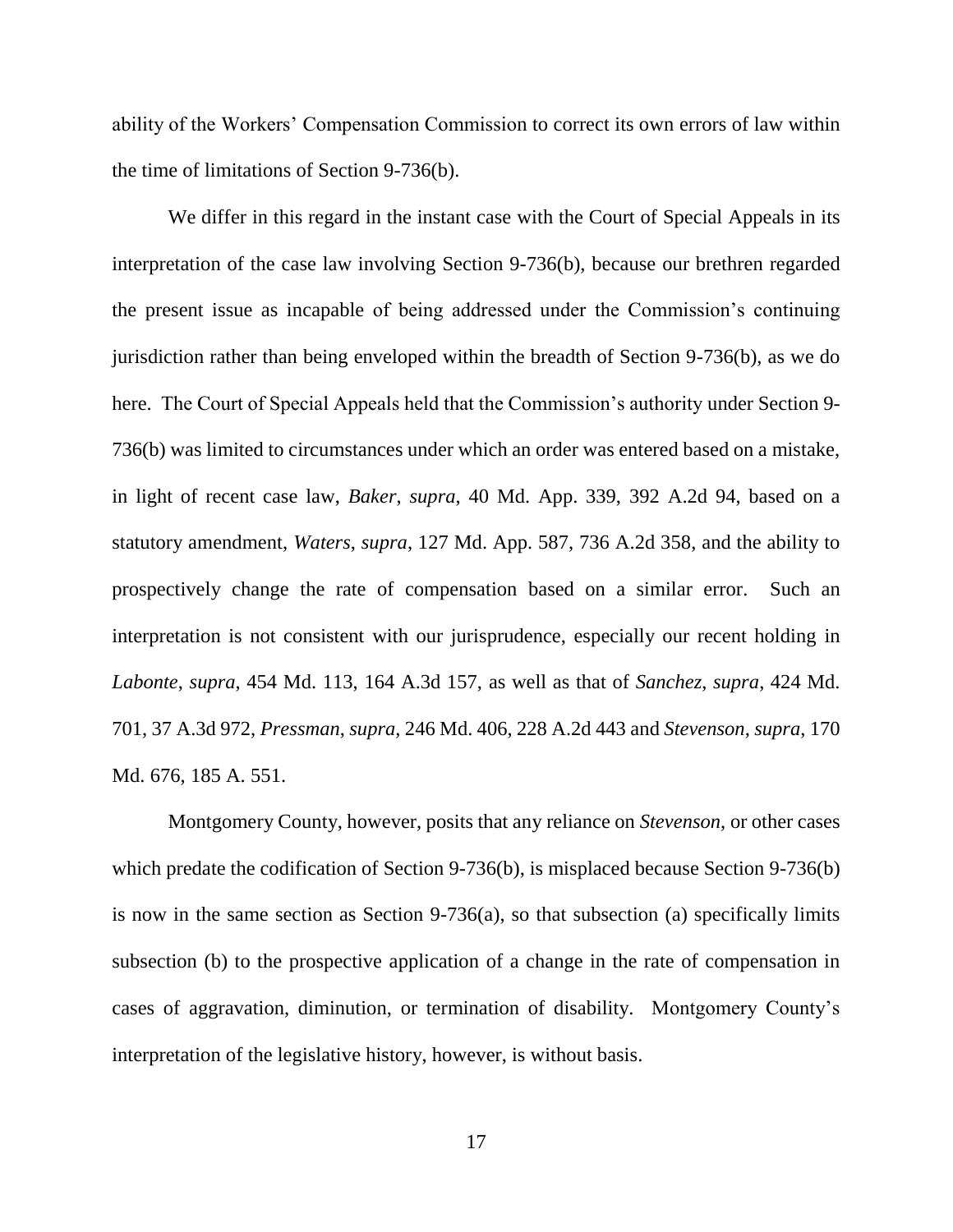The predecessors to subsections (a) and (b) both were enacted in 1914 but placed in different sections of Article 101 of the Maryland Code. 1914 Maryland Laws, Chapter 800 (codified at Md. Code (1914), Art. 101). At the time of its enactment, Section 43 of Article 101, the statutory predecessor of Section 9-736(a), in pertinent part, provided:

If aggravation, diminution or termination of disability takes place or be discovered after the rate of compensation shall have been established or compensation terminated in any case, the Commission may, upon the application of any party in interest or upon its own motion, readjust for future application the rate of compensation in accordance with rules in this Section provided, or in a proper case, terminate the payments.

(1914). In 1914, Section 54 of Article 101, the statutory predecessor of Section 9-736(b), provided: "The powers and jurisdiction of the Commission over each case shall be continuing and it may from time to time make such modifications or change with respect to former findings or orders with respect thereto as in its opinion may be justified." (1914).

In the following years, although the sections moved around,<sup>13</sup> the language of the two sections remained essentially the same as the originals, except that which is now

<sup>&</sup>lt;sup>13</sup> In 1939, Section 43 was moved to Section 55, and Section 54 was moved to Section 66, of Article 101. In its 1939 iteration, Section 66 of Article 101 was accompanied by an annotation which read:

The powers conferred on the Commission to make modifications or changes in former orders not limited by Sec. 55, but refusal to reopen case for reconsideration of question previously determined is not appealable. *Stevenson v. Hill*, 170 Md. 676.

The annotation, with few non-substantive edits, has consistently appeared with each iteration of the Maryland Code and now appears under the section entitled "III REOPENING CASE, Extent of power to reopen cases." Md. Code (1991, 2016 Repl. Vol.), § 9-736 of the Labor and Employment Article. *See Kingsely v. Makay*, 253 Md. 24, 27, 251 A.2d 585, 587 (1969) (looking to a section of the Maryland Code "and the cases cited in the annotation thereto[,]" for authoritative support).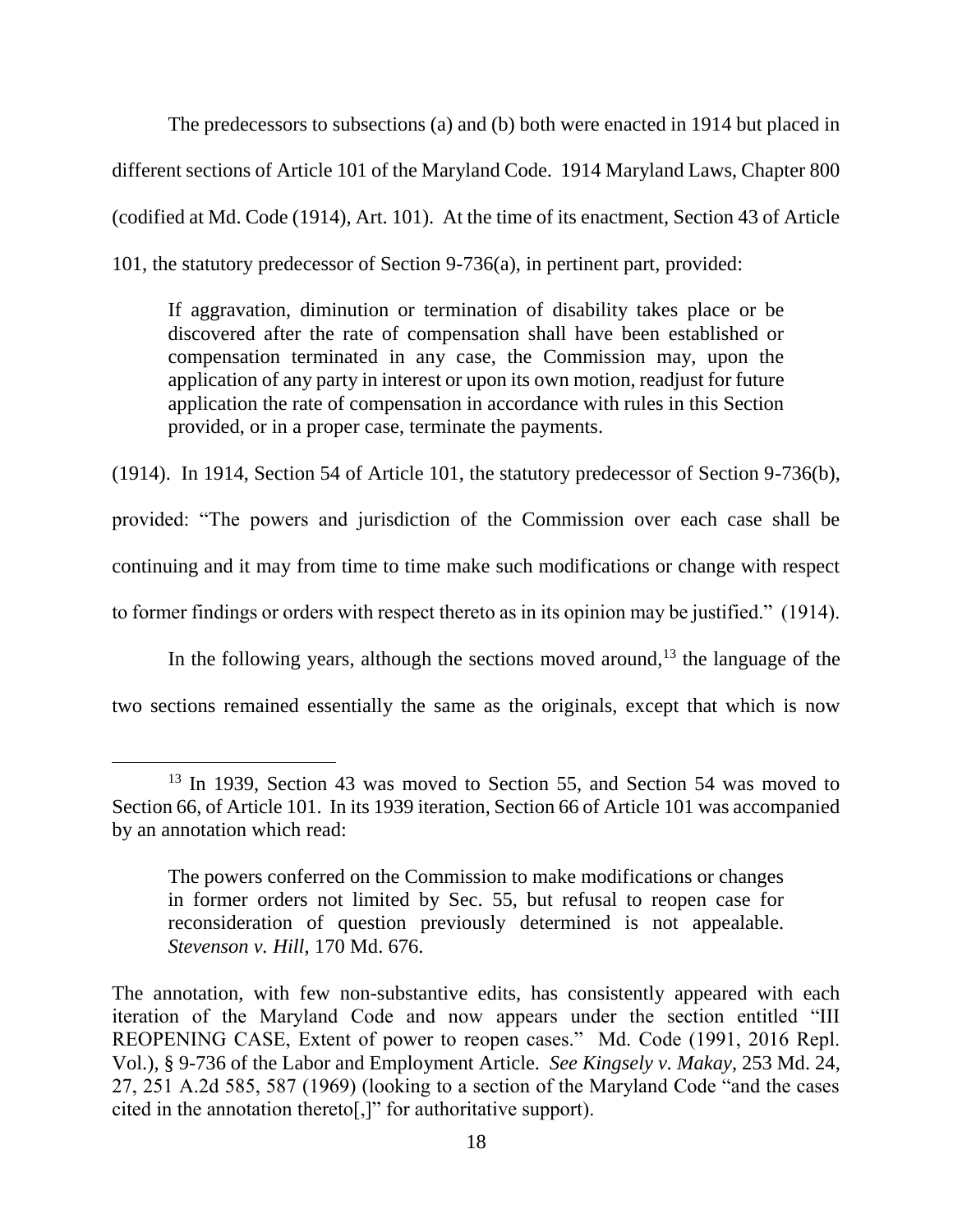subsection (b) was amended on a number of occasions to add a statutory limitations period. In 1931, the law mandated that a party seeking modification file within one year following the final award of compensation, 1931 Maryland Laws, Chapter 342, then increasing the time to file to three years from the last payment of compensation, 1935 Maryland Laws, Chapter 236, and then again in 1969, to five years. 1969 Maryland Laws, Chapter 116. *See Stachowski*, *supra*, 402 Md. at 514–15, 937 A.2d at 199–200 (stating that "[i]n the original act, the Commission's power to modify an award was unrestricted.").

Until 1957, both provisions remained in separate sections of Article 101 until a code revision consolidated the two provisions under Section 40. 1957 Maryland Laws, Chapter 814 (H.B. 927). The predecessor to Section 9-736(a), Section 55, became Section 40(b), and the predecessor to Section 9-736(b), Section 66, became Section 40(c). As indicated in House Bill 927's preamble, the recodification was intended to implement a "general revision of the Workmen's Compensation law" and would reconsolidate the pertinent sections under one. This general purpose was made clear in a report published by the "Commission to Study Maryland Workmen's Compensation Laws and the Operation of The State Industrial Accident Commission" ("Study Commission"). In 1957, the Study Commission submitted a report to then-Governor Theodore McKeldin and the General Assembly, recommending that portions of the Act be repealed, replaced and consolidated. The Study Commission recommended that a portion of Article 101 be revised by creating one section to "include all provisions of law relating to the power and authority of the Commission with respect to hearings, orders and its continuing jurisdiction with respect to the same." Second Report to The Commission to Study Maryland's Workmen's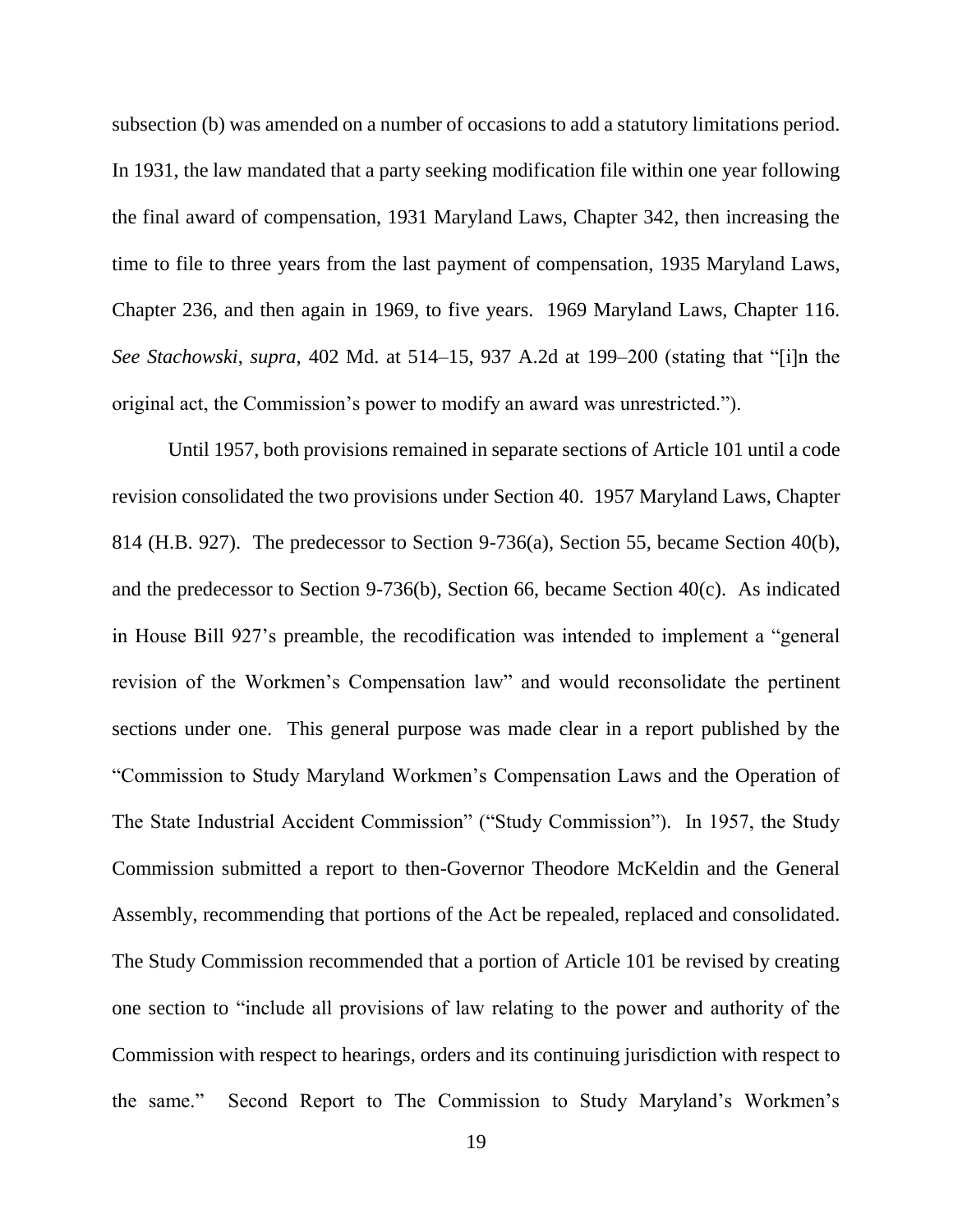Compensation Laws and the Operation of The State Industrial Accident Commission, p. 15. The amendment proposed by the Study Commission was adopted and codified as Section 40 of Article 101. The statutory language of Section 40(b) and (c) did not alter or otherwise deviate from the language that existed in the sections prior to the 1957 code revision.

Because the Legislature did not indicate, in its 1957 code revision of the Workers' Compensation Act, an intent to alter the previous meaning of the two sections when it repealed and re-enacted them within Section 40 of Article 101, Maryland Code (1957), we adhere to the presumption that changes as a result of a code revision "are presumed to be for the purpose of clarity rather than for a change in meaning." *Blevins v. Baltimore Cty.*, 352 Md. 620, 642, 724 A.2d 22, 32–33 (1999) (quoting *Bureau of Mines v. George's Creek*, 272 Md. 143, 155, 321 A.2d 748, 754 (1974) (internal citation omitted)); *see also Smith v. Wakefield. LP*, 462 Md. 713, 726–27, 202 A.3d 1240, 1248 (2019).

In 1991, the consolidated section, renumbered again in light of a code revision, became Section 9-736 of the Labor and Employment Article. 1991 Maryland Laws, Chapter 8, Section 2. The Revisor's Note indicates that the recodification is "new language derived without substantive change from former Art. 101, §40(b) through (d)." Again, as a result of code revision, each section retained its independent meaning as emphasized in *Stevenson v. Hill*.

With respect to Montgomery County's argument that a worker's compensation award can only be modified prospectively, because Section 9-736(a) permits only the prospective adjustment of the rate of compensation in cases of aggravation, diminution or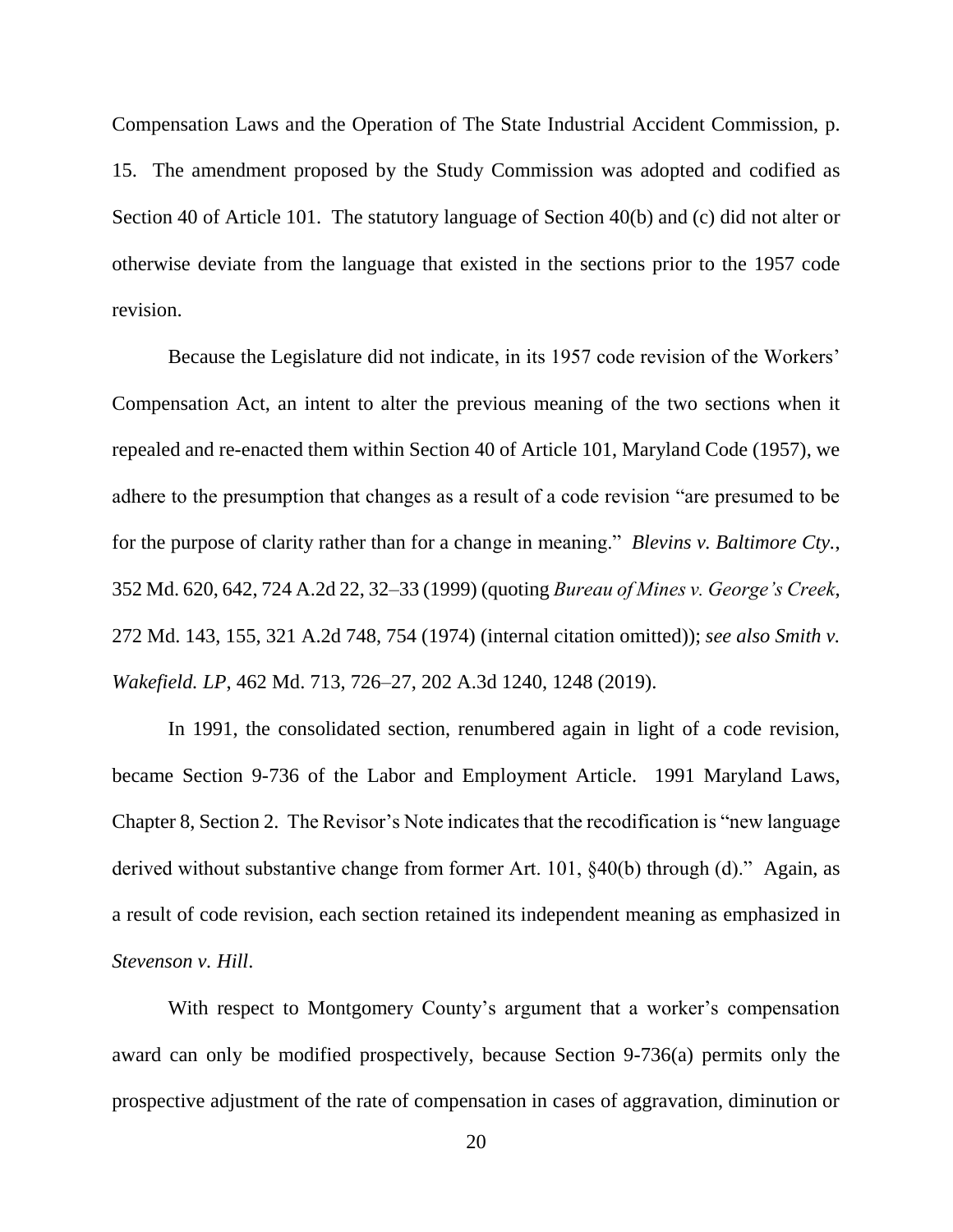termination of disability, we again emphasize that Section 9-736(a) does not limit Section 9-736(b) to prospective modification. Certainly, the ability to modify under the Commission's continuing power and jurisdiction would be a nullity, indeed, were it to be limited to prospective relief when the only relief to be had is retrospective, as here, when the final payment already has been made. We have found no bases in the statute nor in our cases to limit the breadth of Section 9-736(b) to only prospective application. *See Sealy Furniture of Maryland v. Miller*, 356 Md. 462, 740 A.2d 594 (1999)<sup>14</sup>; *Jung v. Southland Corp.*, 351 Md. 165, 717 A.2d 387 (1998).<sup>15</sup>

 $\overline{a}$ 

15 In *Jung v. Southland Corp.*, 351 Md. 165, 717 A.2d 387 (1998), we held that the Commission could not, pursuant to Section 9-736(b), reopen a temporary total disability claim, to recalculate a claimant's average weekly wage to reflect his then current wages, which had increased between the time of his return to work and the recurrence of the disability. In so holding, we noted that the Commission could not "trump or disregard other Legislative directives, reflected in other statutory provisions, which are not, by their terms, limited or otherwise made subject to [the Commission's power under Section 9- 736(b).]" *Id.* at 175, 717 A.2d at 392. Our holding was premised on the conclusion that other statutory provisions contained in the Act tied "average weekly wage" to the date of the accidental personal injury, not on the claimant's current wage. As such, the Commission could not obfuscate limitations expressly set out in the Act by exercising its continuing jurisdiction where it deemed justified.

<sup>14</sup> In *Sealy Furniture of Maryland v. Miller*, 356 Md. 462, 740 A.2d 594 (1999), we held that, where the claimant was unaware that she was receiving benefits to which she was not entitled, the Commission lacked the statutory basis to credit an overpayment of temporary total disability benefits against a subsequent award of permanent partial disability benefits. In so holding, we noted that "although the revisory power of the Commission under § 9-736 is broad, it is not unlimited." *Id.* at 468, 740 A.2d at 597. We based our holding on the fact that our jurisprudence expressly provided that "when an overpayment arises from the payment of benefits pending judicial review, the employer is not entitled to recover any part of that payment, either directly from the employee or in the form of a credit against a continuing obligation to pay benefits." *Id.* at 467, 740 A.2d at 597.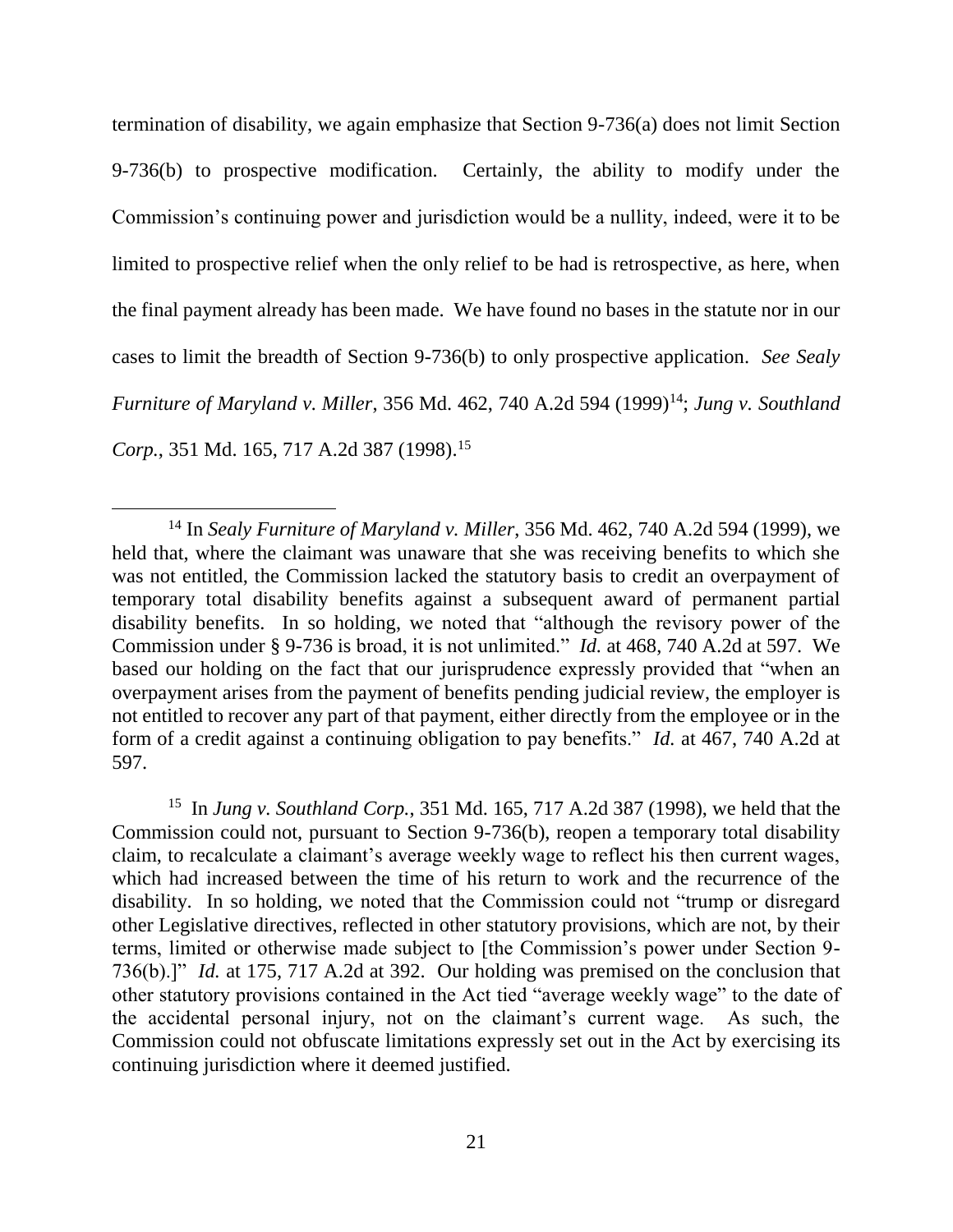Montgomery County next posits that Officer Gang waived his right to request the higher rate of compensation by his failure to appeal, seek judicial review<sup>16</sup> or by failing to file a motion for a rehearing pursuant to Section 9-726 of the Labor and Employment Article,<sup>17</sup> which requires that a motion for a rehearing be filed within fifteen days from the

<sup>16</sup> Section 9-737 of the Labor and Employment Article provides:

 $\overline{a}$ 

An employer, covered employee, dependent of a covered employee, or any other interested person aggrieved by a decision of the Commission, including the Subsequent Injury Fund and the Uninsured Employers' Fund, may appeal from the decision of the Commission provided the appeal is filed within 30 days after the date of the mailing of the Commission's order by:

<sup>17</sup> Section 9-726 of the Labor and Employment Article provides:

(a) *Filing of motion.* – Within 15 days after the date of a decision by the Commission, a party may file with the Commission a written motion for a rehearing.

(1) the decision of the Commission; or

(2) the right of another party to appeal from the decision.

(d) *Decision on motion.* – (1) Even if an appeal by another party is pending, the Commission promptly shall rule on a motion for rehearing.

(2) The Commission may decide a motion for rehearing without granting a hearing on the motion.

(3) The Commission may grant a motion for rehearing only on grounds of error of law or newly discovered evidence.

(continued . . .)

<sup>(1)</sup> filing a petition for judicial review in accordance with Title 7 of the Maryland Rules;

<sup>(2)</sup> attaching to or including in the petition a certificate of service verifying that on the date of the filing a copy of the petition has been sent by first-class mail to the Commission and to each other party of record; and

<sup>(3)</sup> on the date of the filing, serving copies of the petition by first-class mail on the Commission and each other party of record.

<sup>(</sup>b) *Content.* – A motion filed under subsection (a) of this section shall state the grounds for the motion.

<sup>(</sup>c) *Motion not a stay.* – A motion for rehearing does not stay: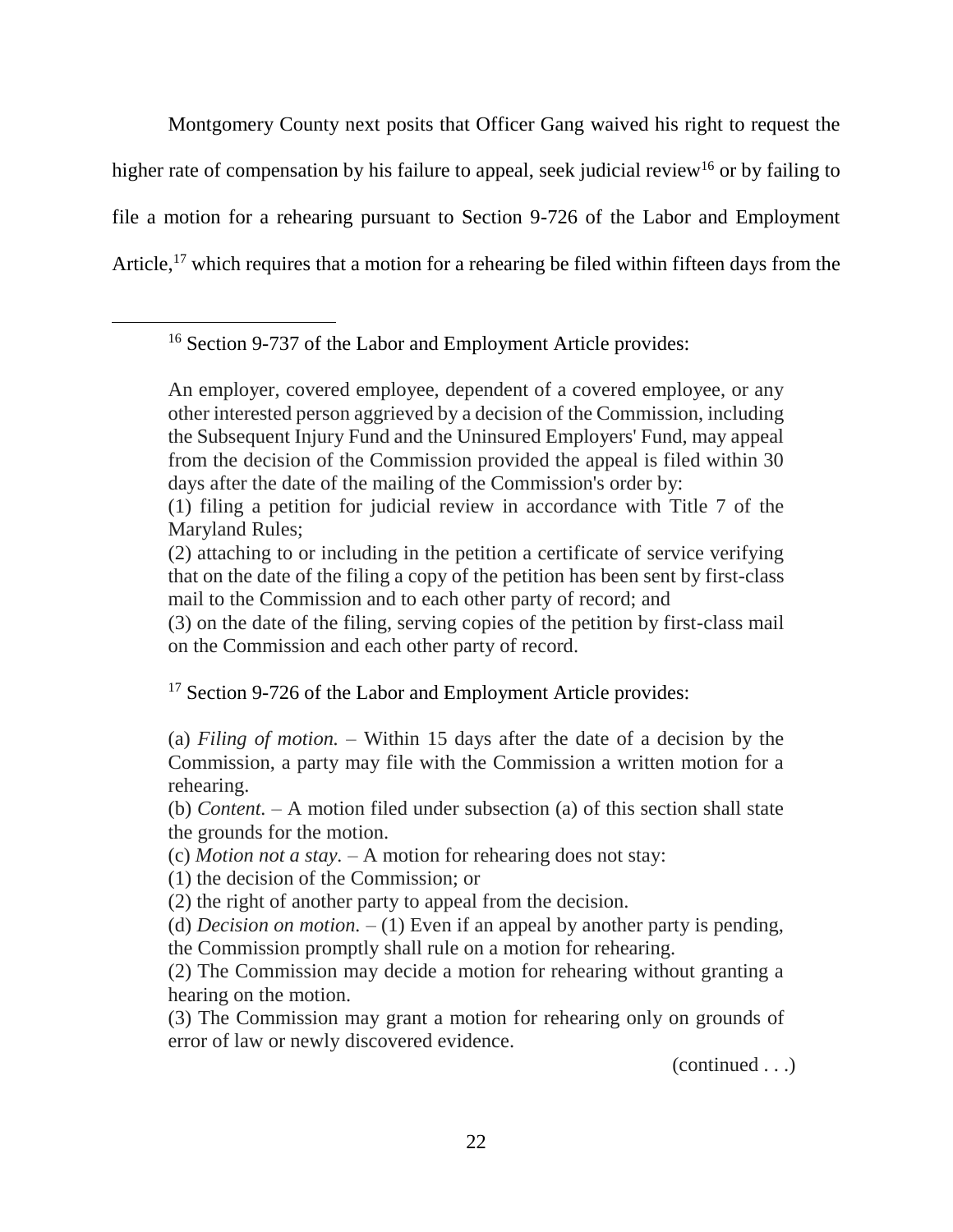date of the Commission decision and "on grounds of error of law or newly discovered evidence." Montgomery County, however, fails to cite any authority in support of its argument that the breadth of the Commission's continuing jurisdiction is defeated by a party's failure to act. Rather, in *Stevenson*, *supra*, 170 Md. 676, 185 A. 551, we affirmed the Commission's re-opening of a claim despite the fact that the claimant had failed to petition for judicial review in the Circuit Court within thirty days of the Commission's decision, reasoning that the Commission was permitted to act based on its continuing

<sup>(</sup>continued . . .)

<sup>(</sup>e) *Holding rehearing.* – If the Commission grants a motion for rehearing, the Commission promptly shall hold the rehearing and pass an appropriate order, even if an appeal by another party is pending.

<sup>(</sup>f) *Effect on time for taking appeal.* – If a party files a motion for a rehearing in accordance with subsection (a) of this section, the time within which an appeal may be taken from the decision starts on:

<sup>(1)</sup> the date on which the Commission mails notice of the denial of the motion for a rehearing; or

<sup>(2)</sup> if the Commission grants the motion for rehearing, the date on which the Commission mails notice of an order under subsection (e) of this section.

<sup>(</sup>g) *Notification by mail.* – (1) If the Commission denies a motion for a rehearing, the Commission shall send a copy of the denial by first-class mail to each party's attorney of record or, if the party is unrepresented, to the party. (2) If the Commission grants a motion for a rehearing, the Commission shall send a copy of the order issued in accordance with subsection (e) of this section, by first-class mail to each party's attorney of record or, if the party is unrepresented, to the party.

<sup>(</sup>h) *Determination of questions on appeal.* – (1) If a court hears an appeal from the decision before the Commission rules on a motion for a rehearing under subsection (d) of this section or passes an order under subsection (e) of this section, the court shall determine each question of fact or law, including a question that is still before the Commission.

<sup>(2)</sup> If a court hears an appeal after the Commission rules on a motion for a rehearing under subsection (d) of this section, the court shall determine each question of fact or law that arises under the original order and any later order that the Commission passes under subsection (e) of this section.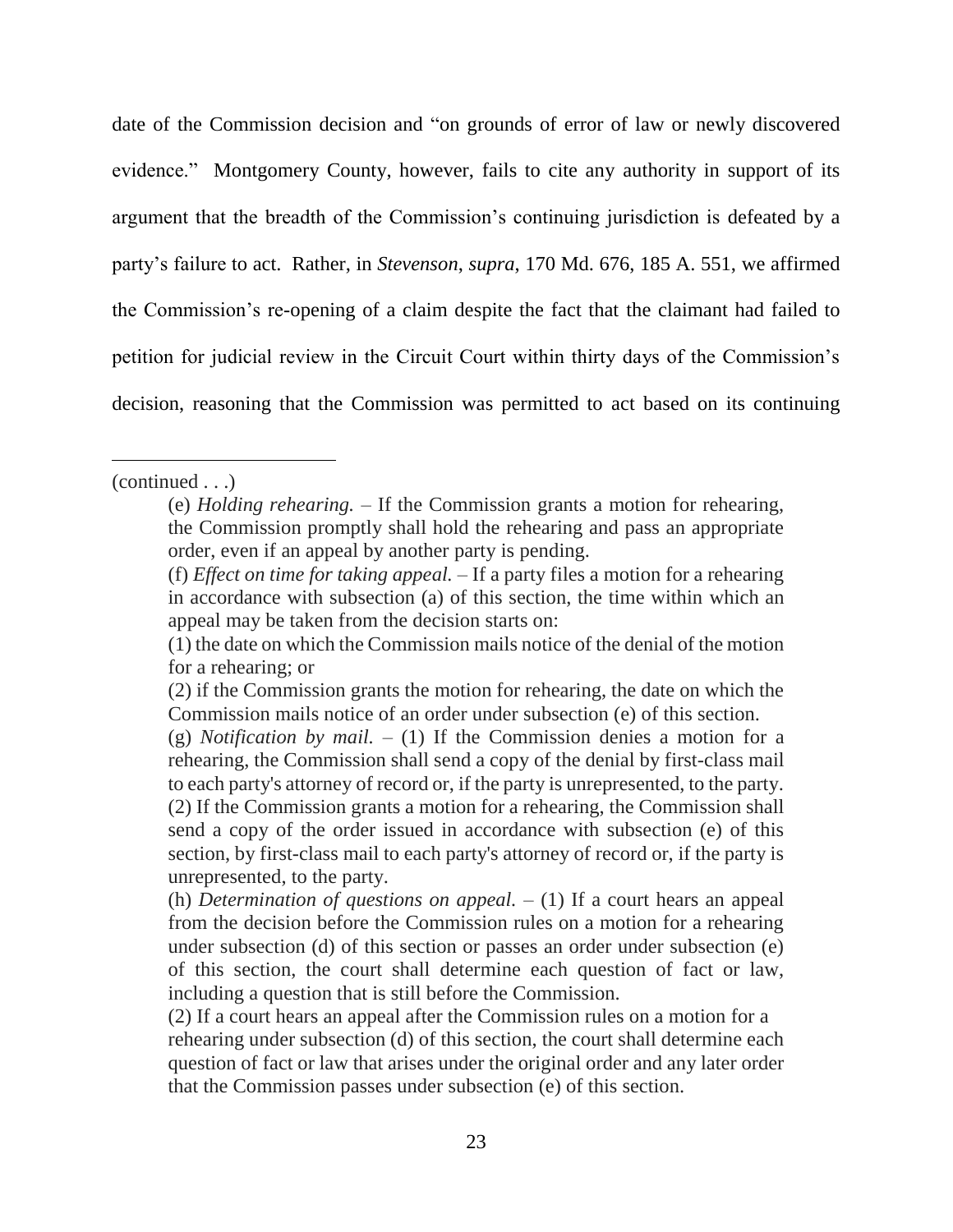jurisdiction. *See also Charles Freeland & Sons, Inc. v. Couplin*, 211 Md. 160, 126 A.2d 606 (1956) (holding that the Commission could reopen a case more than fifteen months after its original decision denying a claim, thereby allowing the claimant to petition for judicial review from the second rejection of her claim more than fifteen months after she had lost that right from the Commission's first rejection).

Montgomery County, moreover, contends that Officer Gang failed to file a form entitled "Motion for Modification" in addition to filing the "Issue" to be resolved pursuant to Code of Maryland Regulations 14.09.03.13B, so that his request for modification was not appropriate to join the controversy. Relying on *McLaughlin v. Gill Simpson Elec.*, 206 Md. App. 242, 47 A.3d 1074 (2012), the County argues that the Commission is given wide discretion in promulgating regulations "to govern the procedures of the Commission" and to "determine the nature and the form of an application for benefits or compensation," Section 9-701 of the Labor and Employment Article, so that a claimant's failure to strictly adhere to the Commission's procedures must result in a denial of the relief sought. In *McLaughlin*, however, the claimant's "Petition to Reopen for Worsening of Condition" was barred by the statute of limitations in Section 9-736(b), because more than five years had transpired between the last payment of compensation and the application for modification. In the instant case, however, Officer Gang had filed this Request for Document Correction within five years of the last payment of compensation in accordance with Section 9-736(b)(3) of the Labor and Employment Article.

Montgomery County, finally, relies on *Vest v. Giant Food Stores, Inc.*, 329 Md. 461, 620 A.2d 340 (1993) and posits that by doing what we do now, we convert the five-year